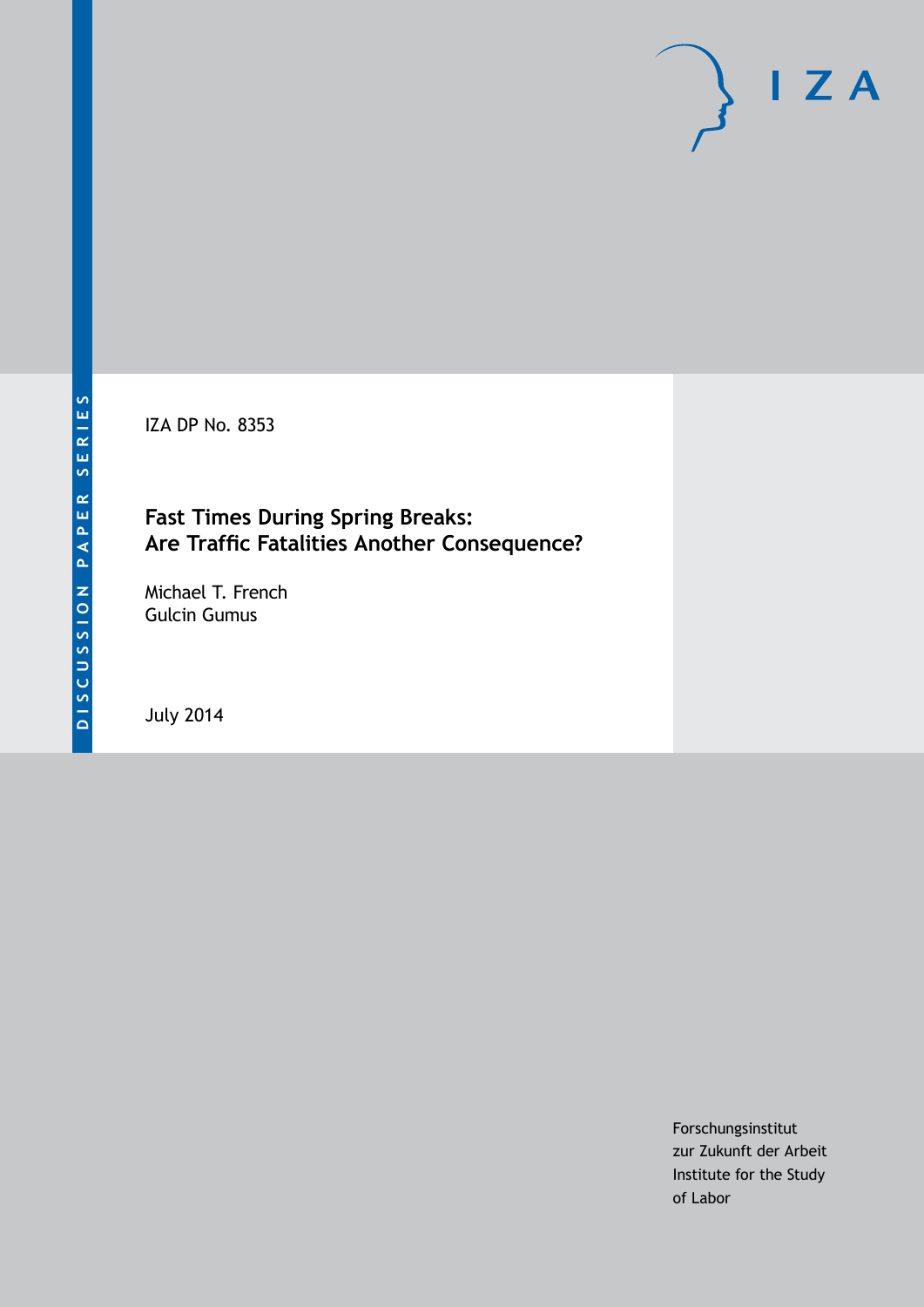# **Fast Times During Spring Breaks: Are Traffic Fatalities Another Consequence?**

## **Michael T. French**

*University of Miami*

### **Gulcin Gumus**

*Florida Atlantic University and IZA*

### Discussion Paper No. 8353 July 2014

IZA

P.O. Box 7240 53072 Bonn **Germany** 

Phone: +49-228-3894-0 Fax: +49-228-3894-180 E-mail: [iza@iza.org](mailto:iza@iza.org)

Any opinions expressed here are those of the author(s) and not those of IZA. Research published in this series may include views on policy, but the institute itself takes no institutional policy positions. The IZA research network is committed to the IZA Guiding Principles of Research Integrity.

The Institute for the Study of Labor (IZA) in Bonn is a local and virtual international research center and a place of communication between science, politics and business. IZA is an independent nonprofit organization supported by Deutsche Post Foundation. The center is associated with the University of Bonn and offers a stimulating research environment through its international network, workshops and conferences, data service, project support, research visits and doctoral program. IZA engages in (i) original and internationally competitive research in all fields of labor economics, (ii) development of policy concepts, and (iii) dissemination of research results and concepts to the interested public.

<span id="page-1-0"></span>IZA Discussion Papers often represent preliminary work and are circulated to encourage discussion. Citation of such a paper should account for its provisional character. A revised version may be available directly from the author.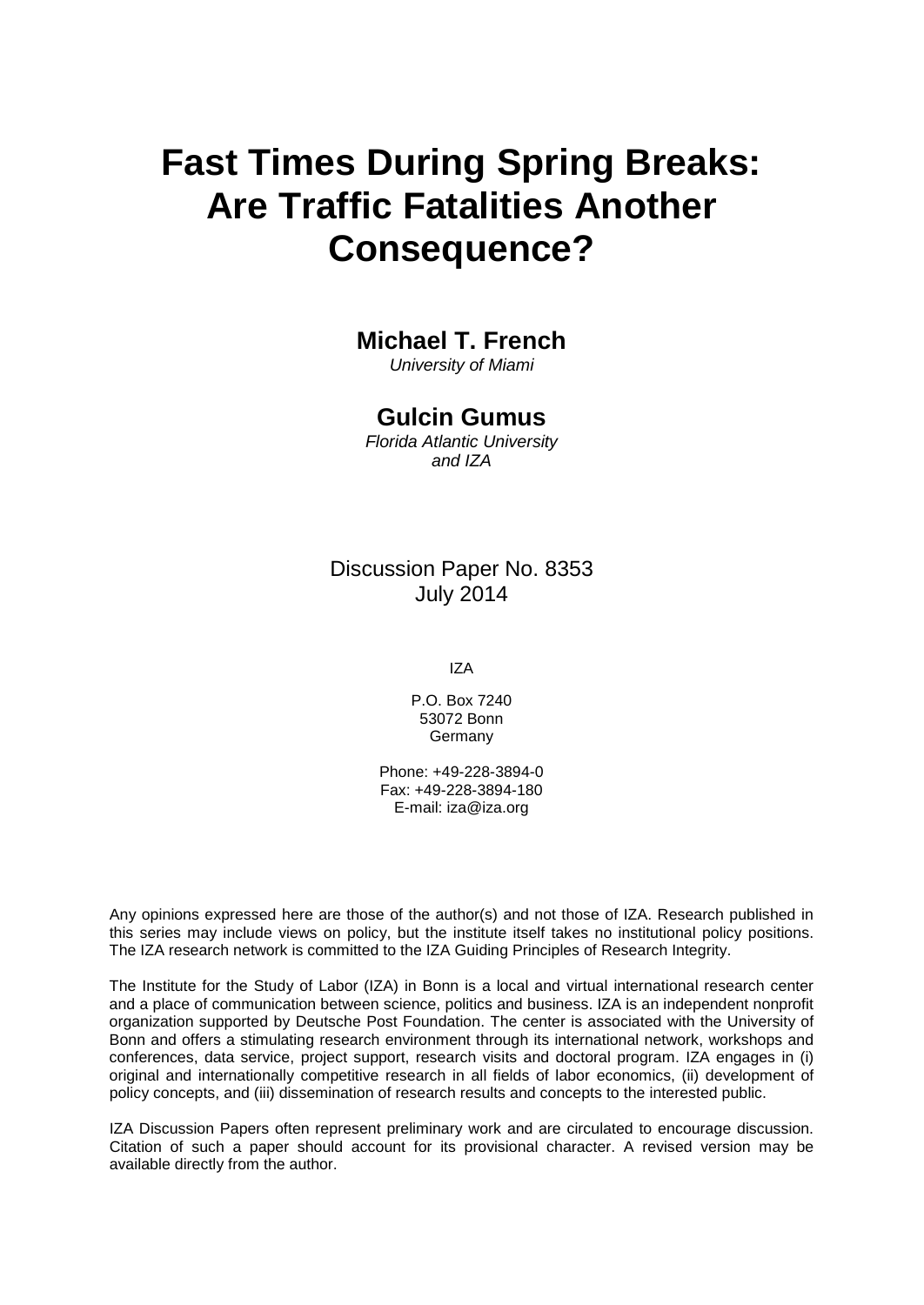IZA Discussion Paper No. 8353 July 2014

# **ABSTRACT**

# **Fast Times During Spring Breaks: Are Traffic Fatalities Another Consequence?[\\*](#page-1-0)**

Every year in the United States, millions of college students travel for spring break, spending billions of dollars. We examine a potential adverse consequence of spring break that has received little attention in the literature – traffic safety. In particular, we estimate the impact of spring break season on fatal passenger vehicle crashes. Using daily county-level longitudinal data on traffic fatalities in popular spring break destinations from 1982-2011, we conduct separate analyses by age groups, license status, and alcohol involvement in the crash. Our findings indicate that passenger vehicle fatalities are significantly overrepresented during the spring break season.

JEL Classification: I12, I18, H73

Keywords: spring break, college students, traffic fatalities, externalities

Corresponding author:

Gulcin Gumus Florida Atlantic University Department of Management Programs 777 Glades Road 313 Fleming Hall Boca Raton, FL 33431 USA E-mail: [ggumus@fau.edu](mailto:ggumus@fau.edu)

Note: Authors are listed alphabetically. We gratefully acknowledge Tonja Lindsey at the National Center for Statistics and Analysis Office of Traffic Records and Analysis, National Highway Traffic Safety Administration, for her assistance with the FARS data. We are indebted to Brittany M. Harder, Emmanouil Mentzakis, Linnea A Polgreen, Lisa M. Powell, Daniel I. Rees, Nicholas Sando, and participants at the 9th World Congress of the International Health Economics Association, the 2013 Addiction Health Services Research Conference, the 6th IZA Annual Meeting on the Economics of Risky Behaviors, and the 5th Biennial Conference of the American Society of Health Economists for their constructive comments on earlier versions of the paper. We also thank Audry M. Klossner for excellent research assistance and Carmen Martinez for administrative support.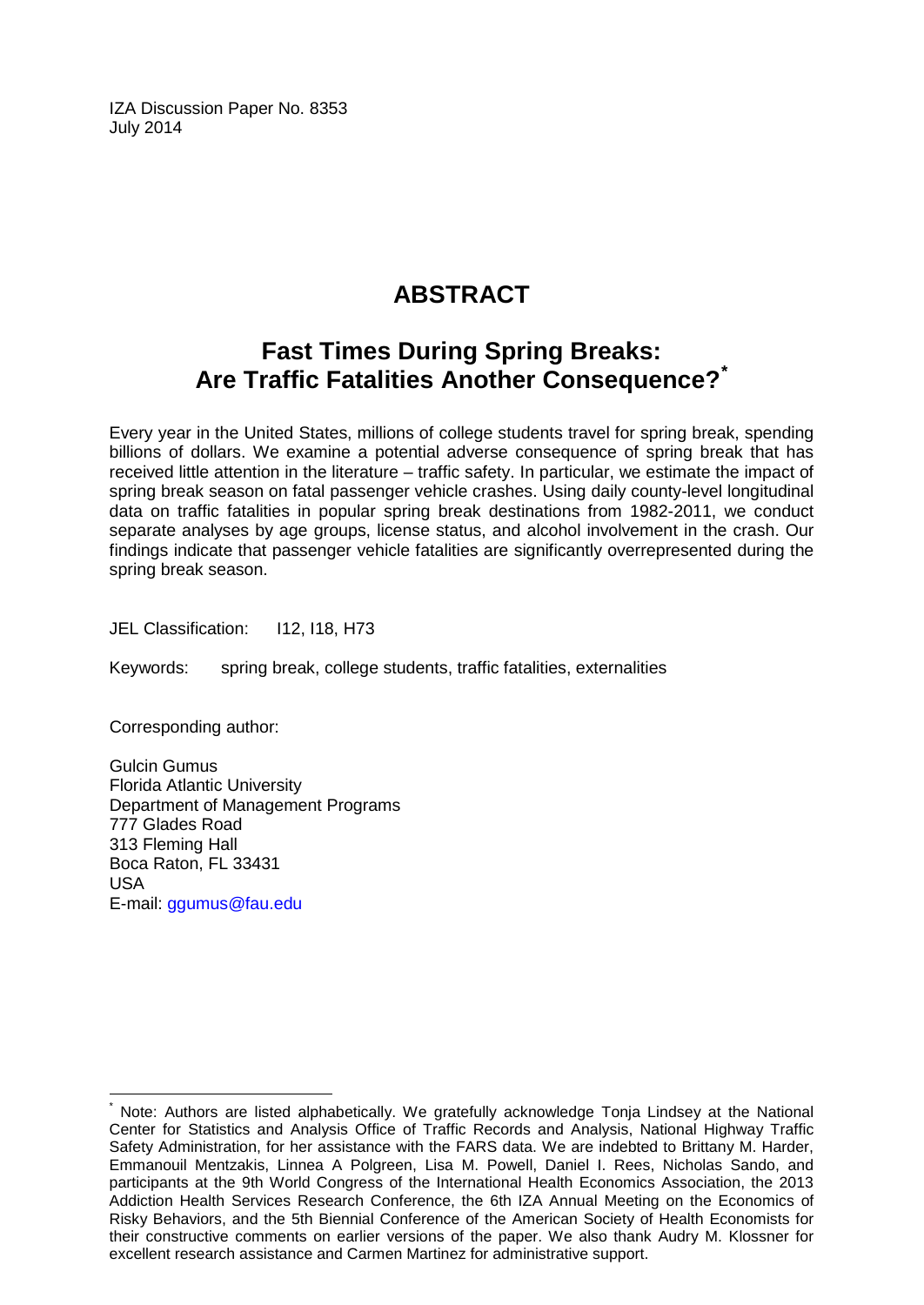#### **I. INTRODUCTION**

Between the end of February and the beginning of April, college students from all over the U.S. travel to warmer climates to enjoy a week off from classes. This "spring break" phenomenon dates back to the late 1930s when Florida, especially the city of Fort Lauderdale, became a travel hotspot among college students (Bohn, 2009). Since then, spring break (SB) has progressively turned into a college tradition, particularly for students in northern schools who take advantage of the appealing climate in Florida. Currently, SB travel encompasses virtually all college students to become a huge component of American college culture. It is estimated that every year millions of students travel for SB, spending billions of dollars on transportation, lodging, food, and entertainment (Ribeiro, 2011; Scott-Halsell and Saiprasert, 2011).

Since the 1930s, besides Florida, cities in California, Nevada, Texas, Mexico, and the Caribbean have become magnets for spring breakers (Bohn, 2009). Popular destinations receive significant economic benefits from increased tourism revenue and employment due to this travel phenomenon. However, these destinations also experience adverse impacts such as increased traffic crashes, public intoxication including driving under the influence (DUI), overcrowding, vandalism, littering, hospitalizations, and noise pollution (Laurie, 2008). As a result, local communities and public officials struggle to weigh the stimulus to the local economy against the unwanted harms and risky behaviors associated with the SB environment.

One of the most dangerous and avoidable consequences of SB is fatal and non-fatal traffic crashes, especially those caused by drunk driving. However, this adverse outcome has received almost no attention in the literature. To address this gap, we examine the impact of SB season on fatal passenger vehicle crashes. Specifically, we investigate whether traffic fatalities significantly increase during the weeks when college students arrive at SB hotspots in the U.S. We use daily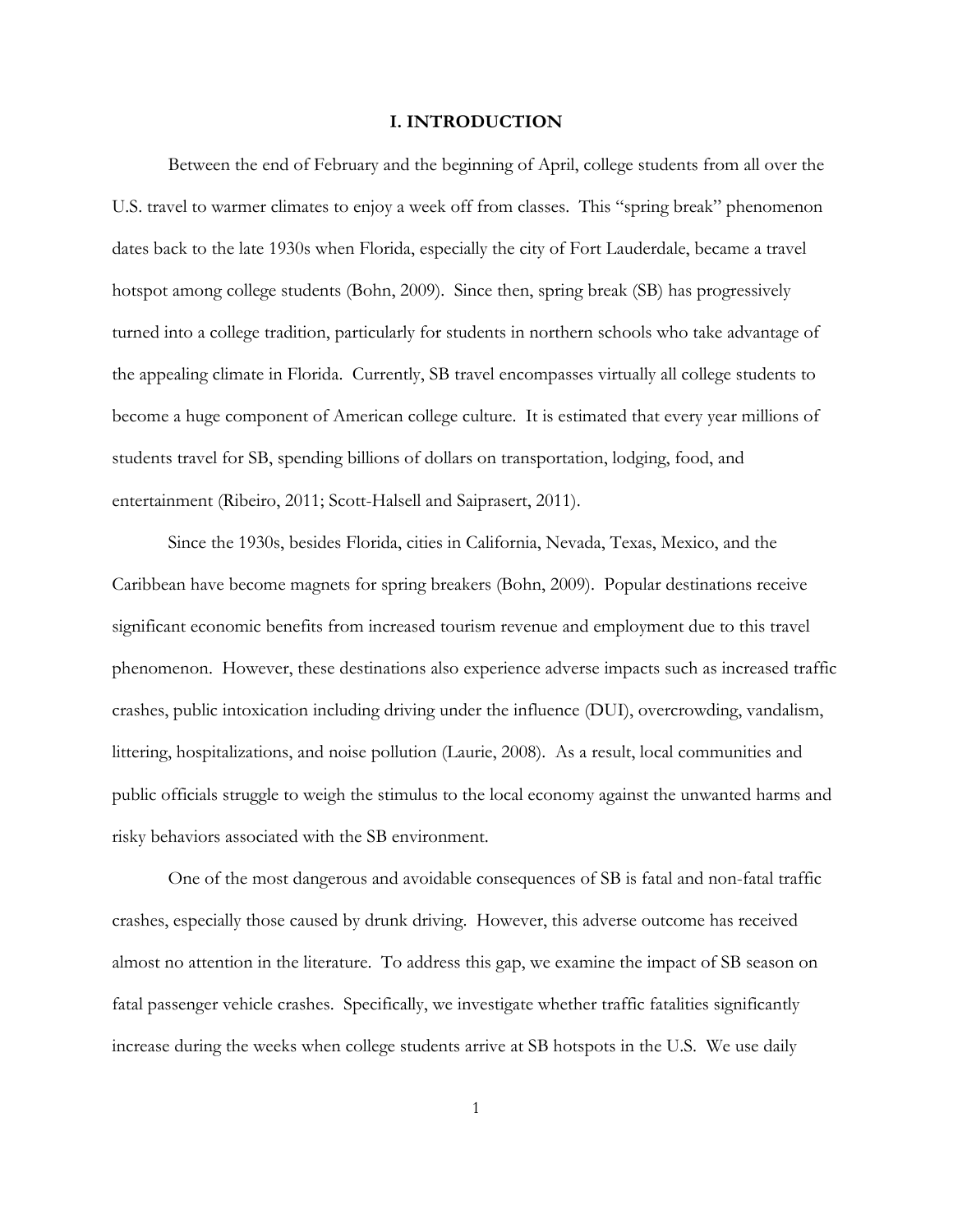county-level longitudinal data on passenger vehicle fatalities from the 1982-2011 Fatality Analysis Reporting System (FARS). In addition to the aggregate analysis, we conduct separate analyses by age groups and by alcohol involvement in the crash. Using the extensive crash characteristics available in FARS, we also examine disaggregated fatality rates corresponding to in-state versus outof-state driver involvement. Our findings indicate that passenger vehicle fatalities are significantly overrepresented during the SB season.

#### **II. BACKGROUND**

College students, being mostly younger adults, are not only relatively inexperienced drivers, but are also challenged by driving in an unfamiliar environment if they travel far from home for their SB vacation. Moreover, drinking and driving is quite prevalent among this population. American College Health Association's (AHCA, 2013) National College Health Assessment reveals that, within the past 30 days, 23.9 percent of students reported driving after having any alcohol and 2.8 percent reported driving after consuming five or more drinks. As more colleges and universities establish campus policies to ban alcohol or restrict access, this can fuel the demand for heavy episodic drinking during SB. Some studies even report students selecting their vacation destinations in hopes of maximizing their ability to drink, such as underage American students vacationing in Mexico where the minimum legal drinking age is lower (Apostolopoulos et al., 2002).

Murphy et al. (2012, p.339) report that, compared to adult drinkers, "college students tend to drink episodically, in relatively large social groups, outside of the context of meals, and often in large quantities over short periods." SB season may exacerbate these behaviors due to heightened impulsivity and greater peer pressure during such holidays. Many college students use SB as an opportunity to "let loose" and "party hard." Several studies provide empirical evidence that students on SB vacation partake in elevated levels of risky activities, especially when alcohol is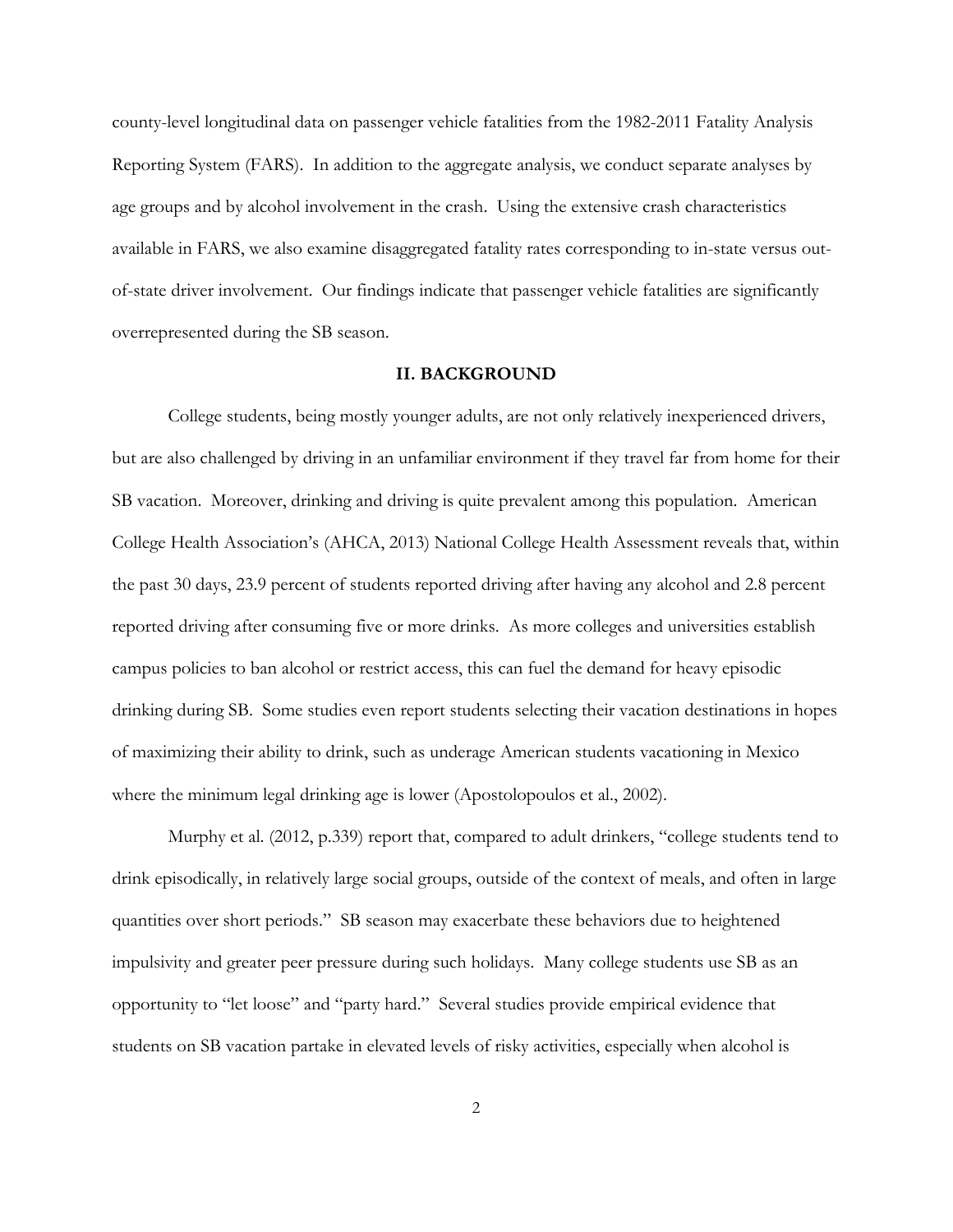involved. For example, Apostolopoulos and colleagues (2002) report that 49 percent of male and 38 percent of female college students report having sex as a direct outcome of excessive drinking on SB vacation. Moreover, they find that one third of the students they surveyed reported that they had sex with someone they first met on SB. These casual sexual encounters are particularly risky given that 75 percent of students reported never or rarely using a condom on SB (Apostolopoulos et al., 2002). Sönmez et al. (2006) confirm these findings and discover that students are significantly more likely to participate in riskier behaviors in the SB environment than when they stay at home.

More recently, Patrick and Lee (2012) find that students engage in more risky behaviors when they are vacationing with friends on SB. They report that students are more likely to have sex, consume more alcohol, achieve higher levels of blood alcohol concentration (BAC), and report more episodes of intoxication when they are on SB. Lee et al. (2006) show that students engage in relatively higher amounts of alcohol consumption during SB if they travel with friends and if they are members of fraternities or sororities. Similarly, Grekin et al. (2007) find that college students traveling together with friends tend to consume more alcohol whereas students who stayed home or traveled with their parents during SB were less likely to engage in excessive alcohol use.

Findings from the existing studies have significant public health and social welfare implications, and they also highlight the need for possible educational campaigns to protect students and others from serious consequences occurring during the SB season. One important and yet overlooked negative externality is traffic crashes in locations that receive a large amount of college students during the SB season. It has been established that motor vehicle deaths tend to increase during good weather and periods of increased recreational travel (e.g., Farmer and Williams, 2005). Studies have also shown that fatalities and injuries in traffic crashes are overrepresented during holidays due to increased risky driving behaviors on the roads (e.g., Anowar et al., 2013). However,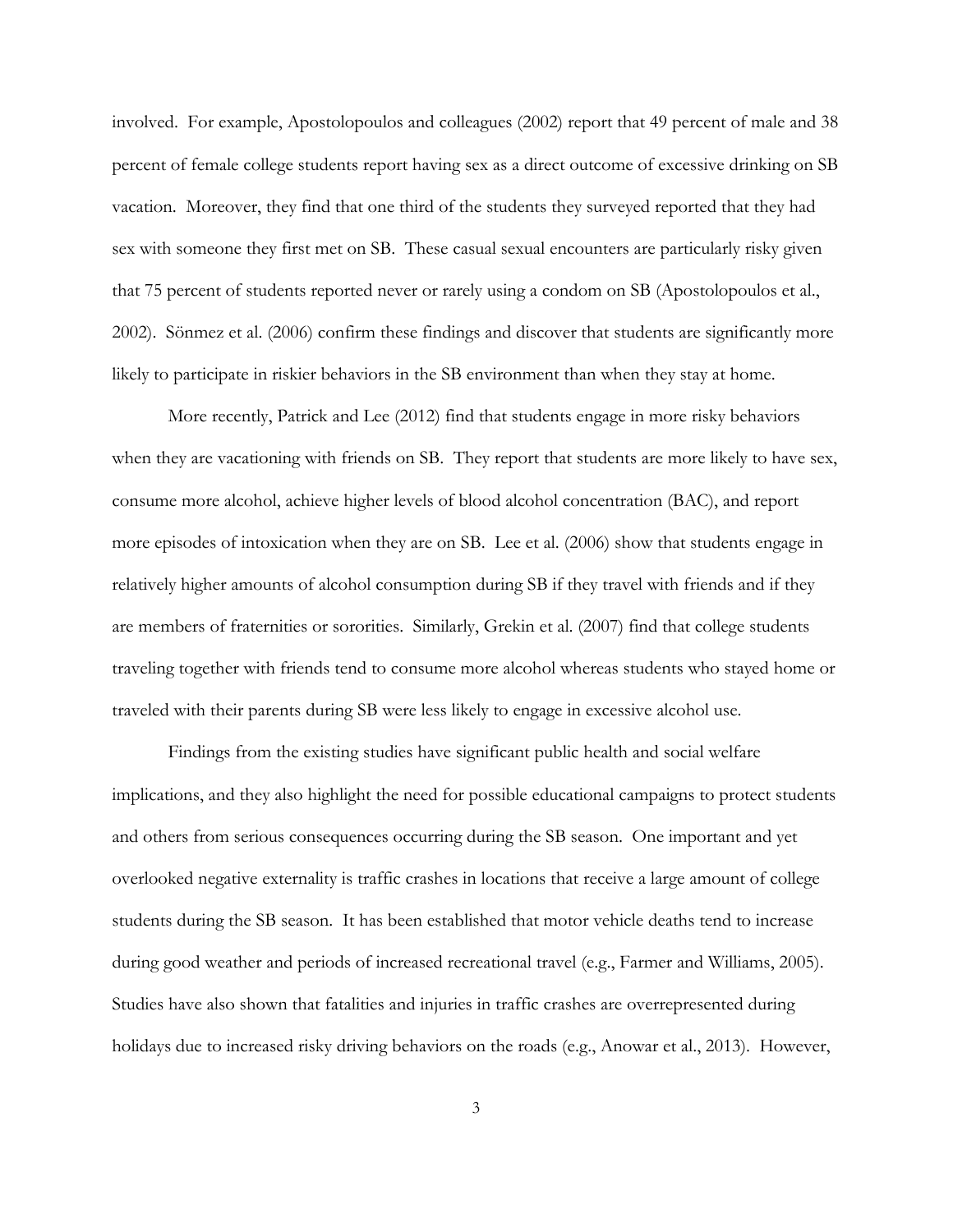to the best of our knowledge, there is no rigorous study examining the effects of SB season on traffic safety. Balkin and Ord (2001, p.11) report that Florida tends to have more fatal crashes in March and they speculate that this pattern could be due to "the increase of traffic from college students traveling to Florida on spring break." However, they do not formally investigate this issue and instead focus on how speed limit increases affect fatal interstate crashes.

#### **III. DATA AND EMPIRICAL METHODS**

The passenger vehicle fatality data used in this study come from the Fatality Analysis Reporting System (FARS). FARS is a publicly available data source on fatal vehicular crashes and is maintained by National Highway Traffic Safety Administration (NHTSA). Passenger vehicles include cars, vans, SUVs, and pickup trucks; motorcycles, scooters, large trucks, buses, off-road vehicles, etc. are excluded. Fatalities refer to both occupants (i.e. drivers and passengers) as well as non-occupants (e.g., pedestrians, bicyclists). We obtained daily fatality data from the 1982-2011 FARS, which were then aggregated to construct weekly fatality totals, where a week is a period of seven successive days from Sunday through Saturday. As part of robustness checks, we adopted various other definitions of a week as discussed below. The days of the year are not exactly divisible by seven, and so in some years days are left over before the first full week and/or after the last full week. Given that these "left-over days" are not comparable to full weeks, they are excluded from our analyses.

We obtained fatality data for 21 different areas: 14 popular SB counties and the states wherein these counties are located. These seven states are Arizona, California, Florida, Nevada, South Carolina, Texas, and Virginia. Commonly visited SB locations for college students also include Mexico and the Caribbean, but we focus only on domestic locations for which comparable fatality data are available. The 14 counties, together with the corresponding SB destination cities, are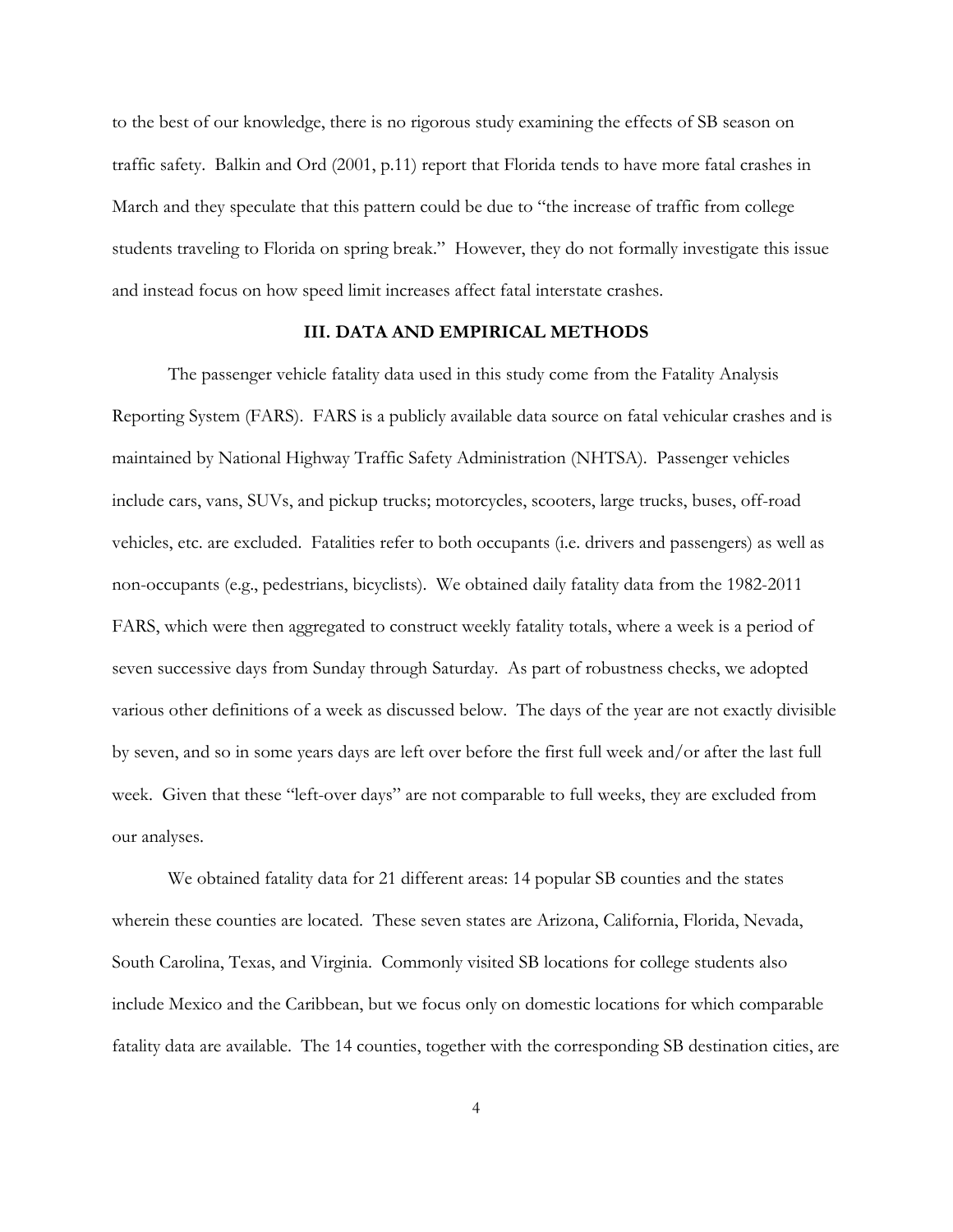listed in Appendix A. Using these county- and state-level data, we construct fatality figures for the remaining combined non-spring-break counties in each of the seven SB states. This allows us to carry out a comparison between the SB counties and the "rest of the state."

To identify the most intensive weeks of SB season, we collected data on SB schedules for virtually all colleges and universities in the U.S. together with the corresponding enrollment data (see Appendix B). Unfortunately, information is not available on how many students travel during SB or their exact travel destinations. However, the enrollment data coupled with SB schedules clearly shows that the most intensive weeks of travel are the four weeks of March, which we consecutively denote by weeks 2-5. In addition, the SB shoulder weeks include the last week of February (week 1) and the first week of April (week 6). As part of a falsification test, we also define adjacent weeks: week 0 is the third week of February (i.e., the week before the SB season starts) and week 7 is the second week of April (i.e., the week following the end of the SB season).

As part of our analysis, we utilize extensive crash characteristics available in FARS to investigate whether the SB season has differential impacts for various fatality measures. Total fatalities refer to the number of passenger vehicle drivers and passengers killed in traffic crashes. The FARS database enables us to decompose total fatalities by license state. If the driver is licensed in the state where the crash occurred, we count the fatalities as in-state. In contrast, out-of-state fatalities occur in crashes that involve a driver who is licensed in a state other than that where the crash occurred. Next, we divide total fatalities into two groups according to the driver's BAC or the driver with the highest BAC if multiple drivers are involved: non-alcohol-impaired (BAC is under 0.08g/dL) versus alcohol-impaired (BAC is 0.08g/dL or higher) fatalities. These BAC figures are either reported by law enforcement or imputed based on characteristics of the crash and driver (Adams et al., 2012; Subramanian, 2002). Finally, we break down fatalities by the driver's age group.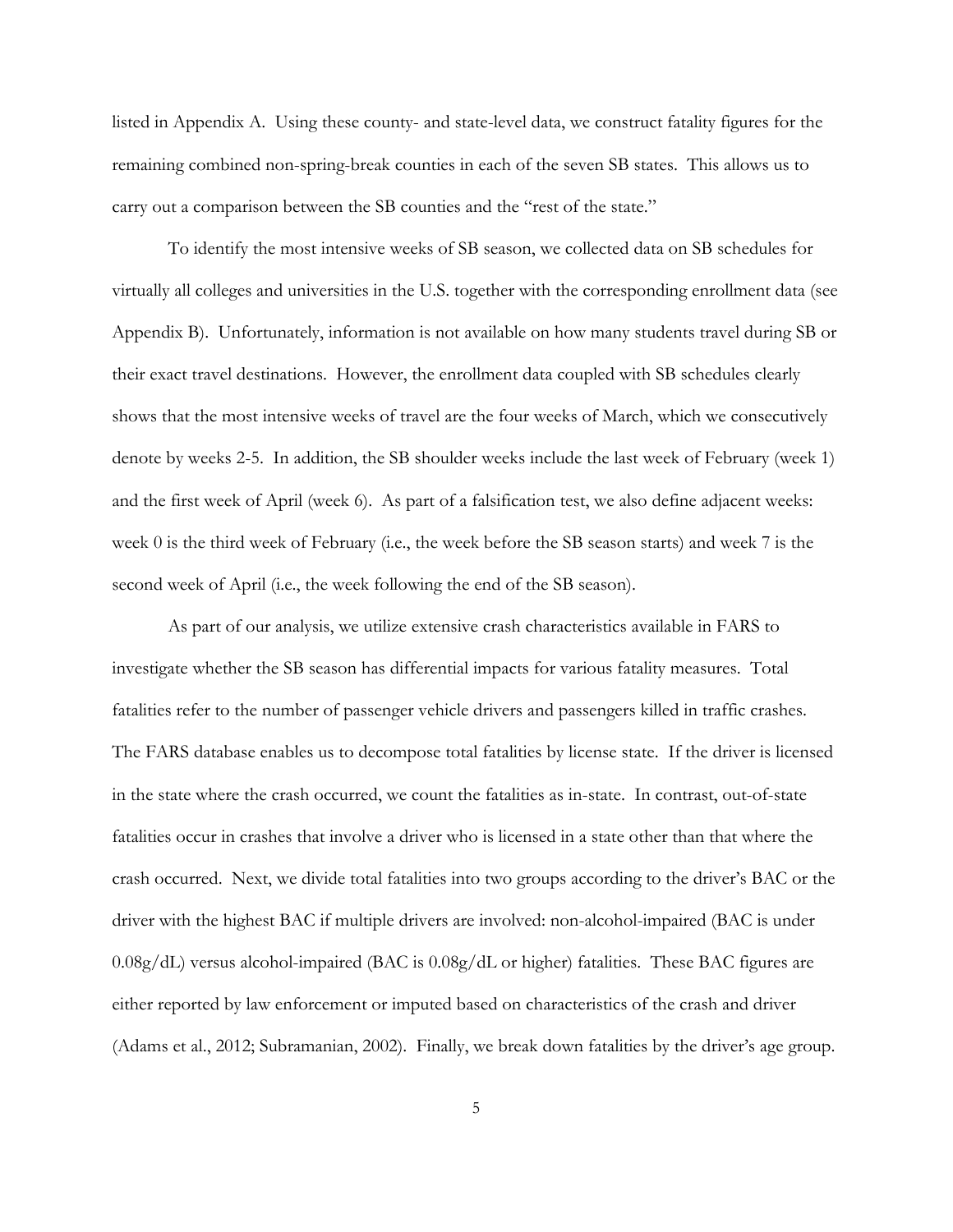We distinguish between fatalities in crashes that involve young drives (i.e. at least one driver is 25 years old or younger) versus those that did not involve any young drivers (i.e. all drivers are more than 25 years old).

A common approach in the traffic safety literature is to estimate fixed-effects linear regression models using fatality rates defined either as fatalities divided by population, vehicle registrations, or vehicle miles traveled. Given that we analyze weekly data and frequently observe zero fatalities in some counties, we estimate a conditional fixed-effects negative binomial model to account for overdispersion in fatality counts (Hausman et al., 1984). The estimation is by maximum likelihood and is conditional on the total weekly count of fatalities in each county. Specifically, we estimate the following equation:

$$
F_{iwt} = SB_w \beta + \delta_i + \lambda_t + \gamma T_w + \delta_i \times T_w + \varepsilon_{iwt}
$$
\n(1)

where (*Fiwt*) denotes the fatality count in area *i*, week *w*, and year *t*. Depending upon the specification, (*SB)* is an indicator variable for either the entire six-week SB season or a vector of dummy variables indicating each of the six SB weeks. Area-specific fixed-effects, denoted by *δi,* absorb time-invariant differences in passenger vehicle fatalities across counties and states.1 *λ<sup>t</sup>* reflects the annual secular nationwide trends in traffic safety. In addition, we account for weekly linear time trends (within a given year), *γTw*, as well as area-specific weekly linear time trends, *δi × Tw*. As a result, the estimated impact of SB on passenger vehicle safety is now identified by weekly within county/state deviations, net of the weekly area-specific time trends.

The coefficients of interest are contained in the *β* vector. The direction, magnitude, and significance of the estimated coefficients indicate whether some or all of the SB weeks have an

<sup>1</sup> As demonstrated by Allison and Waterman (2002), the conditional fixed-effects negative binomial model is not a "true" fixed-effects method in the sense that it does not control for all non-time-varying covariates.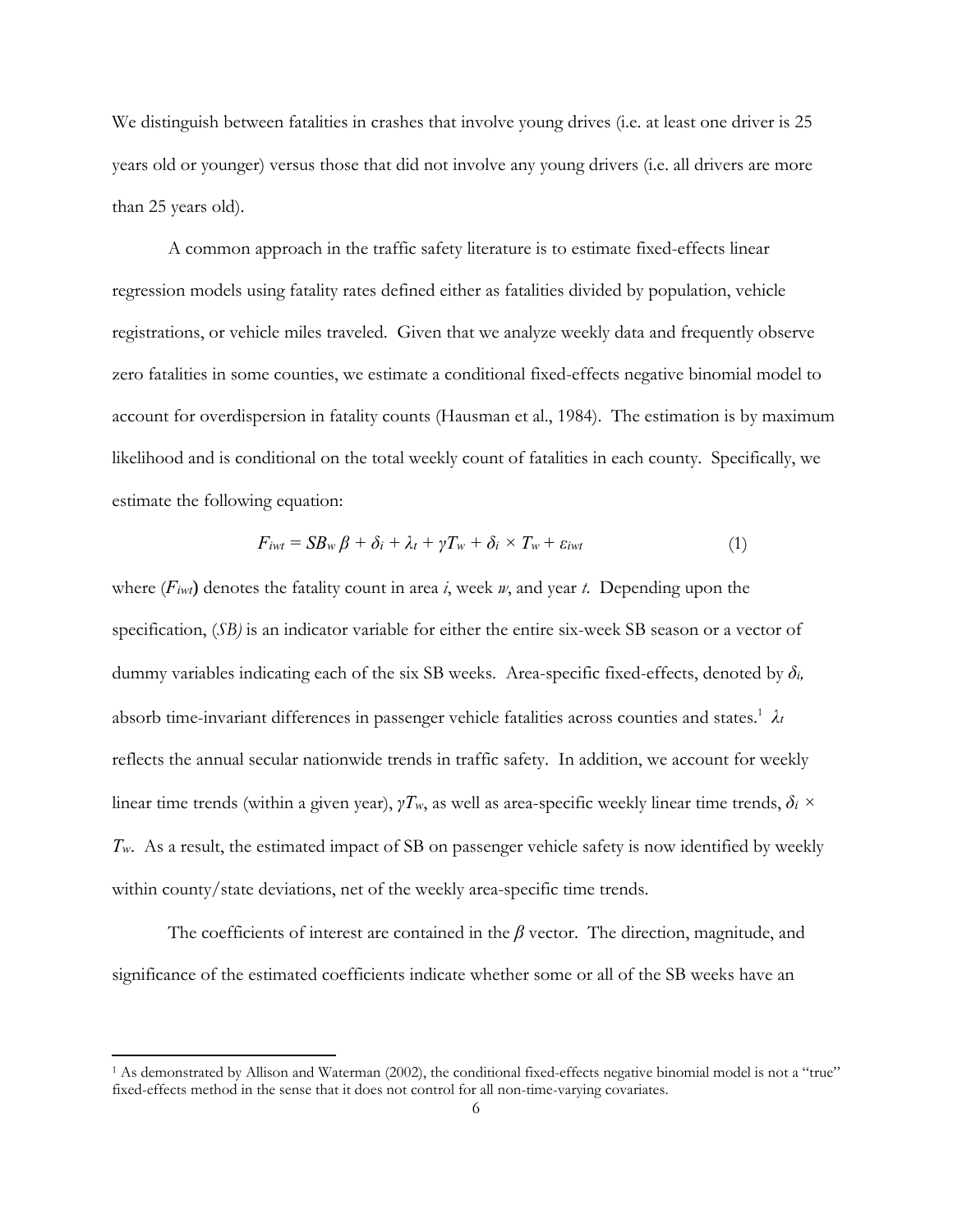intuitively predictable, statistically important, and practically meaningful effect on passenger vehicle safety. Given that we include area-specific time trends, which should account for much of the weekly variation in fatalities, the estimated effects can be interpreted as lower bounds of the true effect of SB. We also estimate the same specifications for the combined non-SB counties in each of the seven SB states in our sample. This provides a "difference-in-differences" type of comparison between the six-week SB season and the remaining 46 weeks across popular SB destinations versus the rest of the counties in those same seven states. Finally, we estimate specifications with supplemental indicators for weeks that are adjacent to the SB season (i.e., week 0 and week 7) as a falsification test. If the SB effects are strictly contained within the SB season, then we should find non-significant coefficient estimates for week 0 and week 7.

#### **IV. RESULTS**

Table 1 provides descriptive statistics for the full sample, which includes weekly data for the 30 years from 1982 to 2011. We separate the full sample into two groups: SB counties and the combined non-SB counties in SB states. The top panel in this table presents summary statistics for the SB counties. The average number of weekly fatalities in SB counties is 2.175 with a standard deviation (2.557) that is higher than the mean. The bottom panel reports descriptive statistics for the rest of the counties in those states that include at least one SB hotspot. The average fatality count in these seven SB states is 32.990 per week, which is obviously much higher compared to the county-level average. When we break down the fatality figures by driver characteristics, we see that fatalities in crashes involving drivers with in-state licenses, with no alcohol impairment (BAC<0.08), and no young drivers are far more common, and this pattern holds for both the top and bottom panels of Table 1.

[Insert Table 1 Here]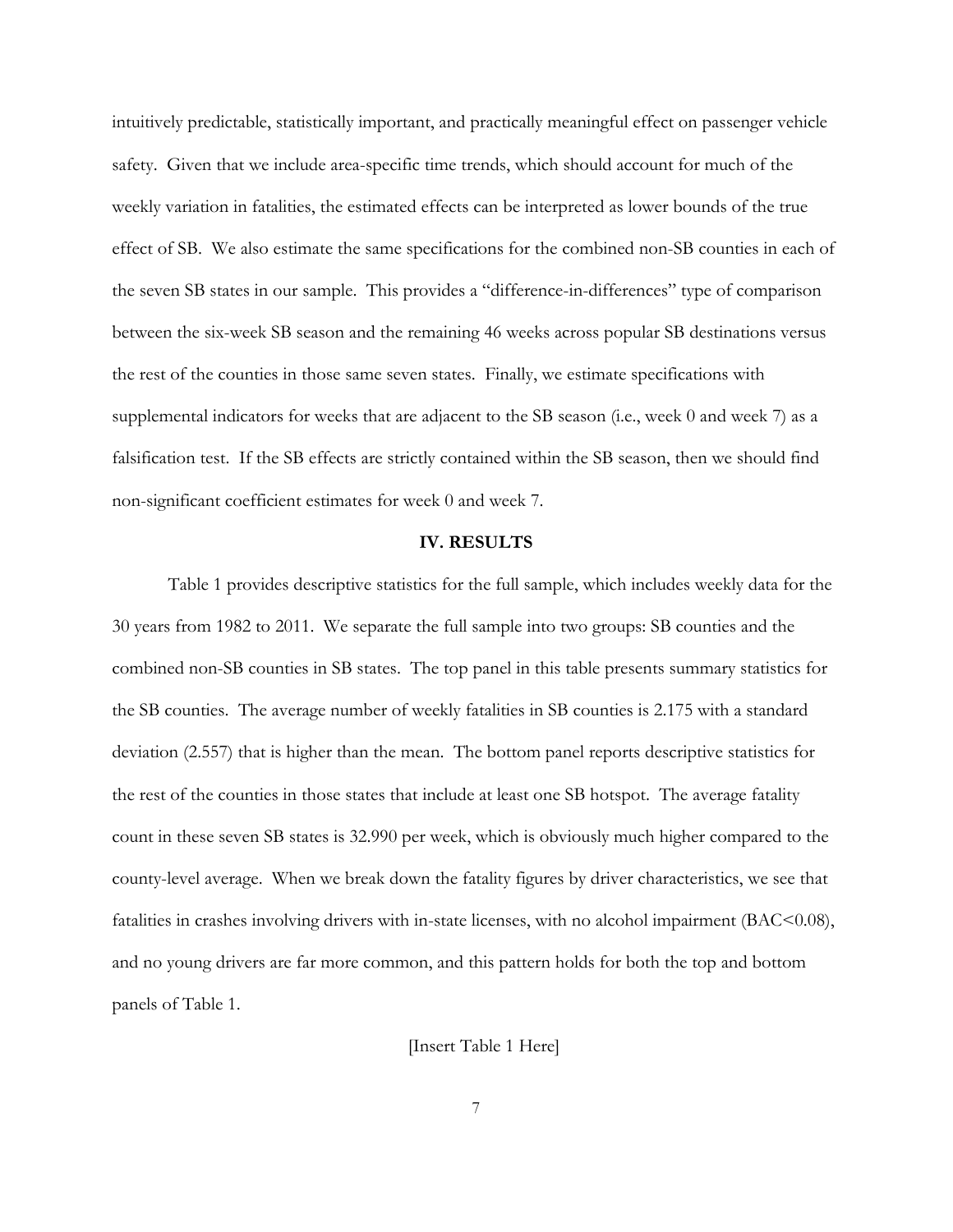In Table 2, we present a comparison of average weekly fatalities between SB weeks and the remaining weeks of the year. The top panel again corresponds to the SB counties where average weekly fatalities during SB weeks are higher compared to non-SB weeks. This is true not only for total fatalities, but also for all the other categories we consider. Except for fatalities of drivers with in-state licenses  $(p<0.05)$ , all the differences are statistically significant at the one percent level. The bottom panel reports the average weekly fatalities in the combined non-SB counties for SB states. In stark contrast to the top panel, average weekly fatalities are higher during non-SB weeks compared to SB weeks with one exception (drivers with out-of-state licenses). Some of these differences, however, are not statistically significant. Although these comparisons are a rather simple way of gauging the impact of the SB season on traffic fatalities, they provide an initial glimpse before we proceed with our regression analysis.

#### [Insert Table 2 Here]

#### *A. Main Estimates*

Tables 3-6 present estimation results for the conditional fixed-effects negative binomial models with the weekly count of passenger vehicle fatalities as the dependent variable. For the key explanatory variables, we report the estimated incidence rate ratios (IRR) and the corresponding standard errors (in parentheses).<sup>2</sup> IRRs are the exponentiated coefficients and indicate the difference in fatalities predicted by the model when the variable of interest is increased by one unit above its mean value while all other variables are kept constant at their means (see Table 1 for the summary statistics). A value greater than one reflects a positive relationship between fatality counts and the particular regressor, while a value less than one suggests the opposite. Statistical significance is

<sup>2</sup> For brevity, we suppress the estimation results for county/state fixed-effects, year fixed-effects, linear weekly time trends, and area-specific time trends. These results can be obtained from the authors upon request.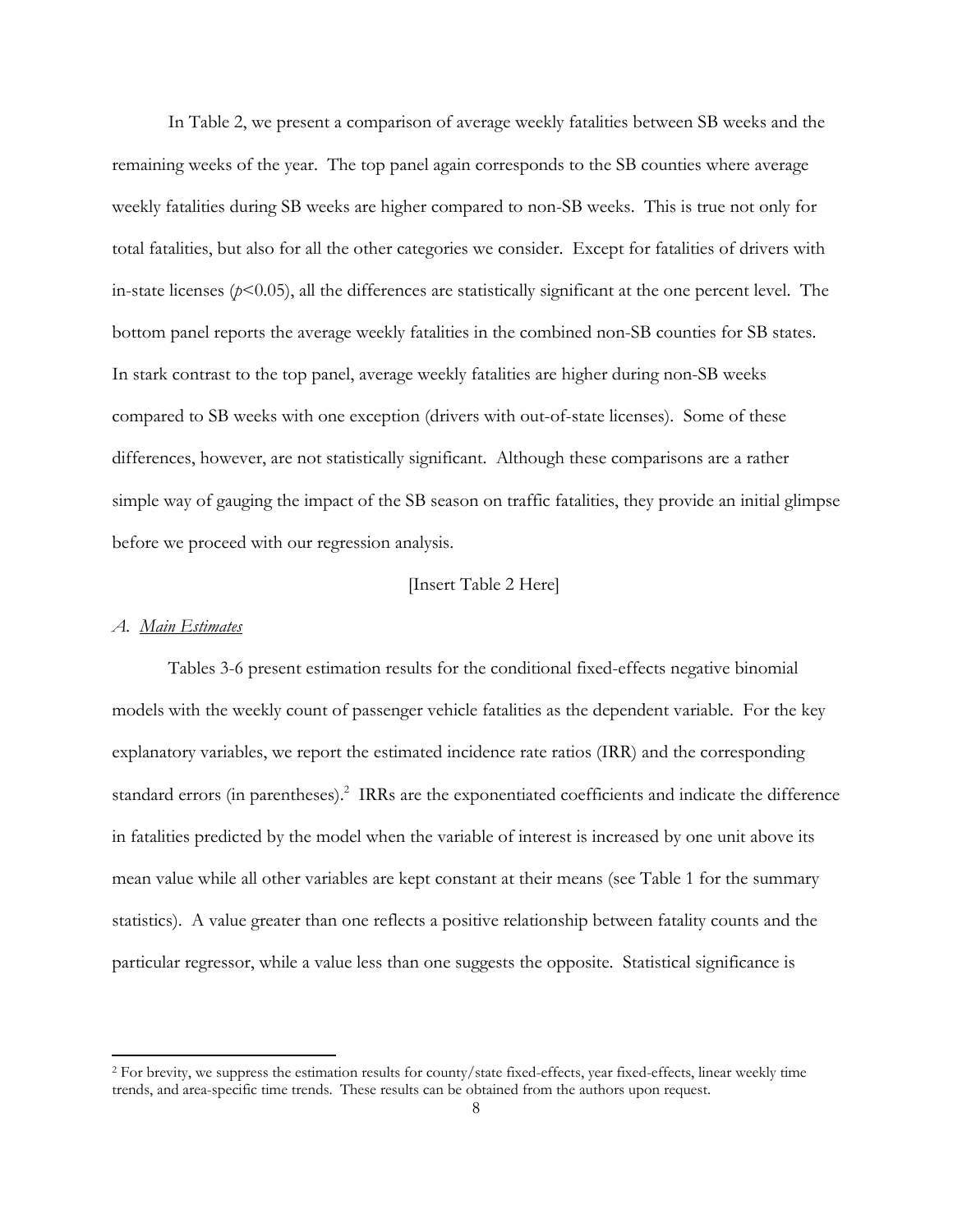based on a test of the null hypothesis that there is no relationship between fatalities and the control variable (i.e., IRR is equal to one).

First, we consider the SB counties in columns 1-3 of Table 3. Column 1 includes a single dummy variable for the entire SB season (i.e., weeks 1-6). The estimated IRR in this column indicates that the weekly number of fatalities in SB counties is 9.1 percent higher during the SB season compared to the remaining weeks of the year  $(p<0.01)$ . This translates into about 0.2 additional traffic fatalities per week during the SB season in a given county, which yields more than 16 additional fatalities in our sample (i.e. all 14 counties) during the entire 6-week SB season in any given year (2.175 x 0.091 = 0.198 fatalities per week and SB county, and 0.198 x 14 SB counties = 2.771, and 2.771 x 6 weeks = 16.626). In column 2, we include separate dummy variables for each of the six weeks of the SB season. Estimated effects for these week-specific indicators vary between 6.5-13.2 percent. With the exception of week 1, all of the estimates are statistically significant. In column 3 of Table 3, we augment the model in column 2 with dummy variables for the two adjacent weeks (i.e., the week before the SB season starts and the week after the SB season ends). If the fatality effects are confined to the SB period, then the IRRs for these adjacent weeks should not be significantly different from one. As expected, the IRRs for the adjacent weeks (i.e., weeks 0 and 7 in Table 3) are close to one and non-significant. In addition, the inclusion of these two indicators leaves the estimated impact of the SB on fatalities virtually unchanged.

#### [Insert Table 3 Here]

In the last three columns of Table 3, we consider the other counties in SB states. The estimated IRR in the specification with a single dummy variable for the entire SB season (column 4) is 0.990 and non-significant. This suggests that SB season does not have a significant impact on traffic fatalities in non-SB counties located in SB states. When we include separate dummy variables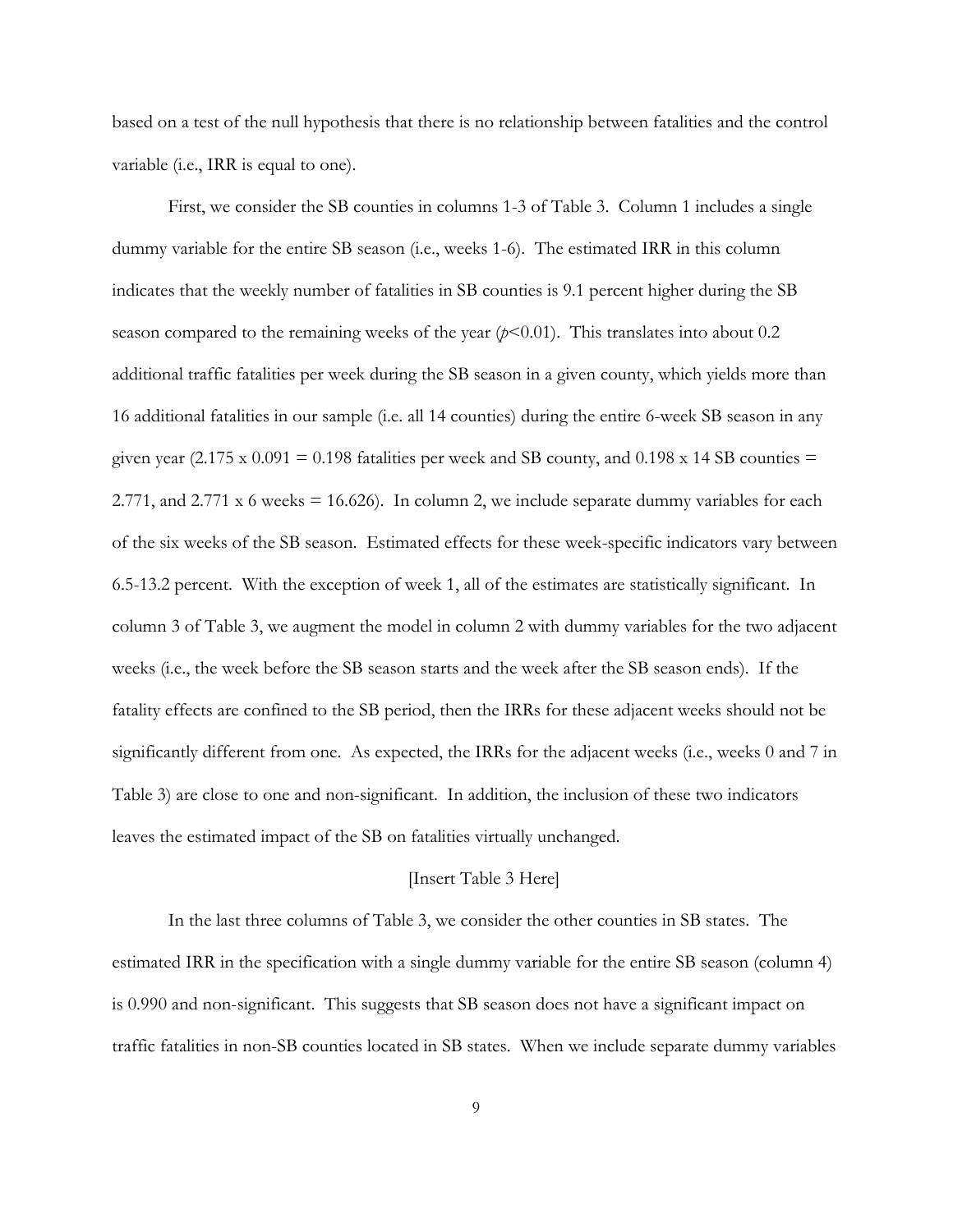for each SB week (column 5), almost none of the estimated IRRs are significantly different from one. The only exception is week 1, but the estimated IRR is 0.963, suggesting a 3.7 percent *decrease* in fatalities during this week  $(p<0.05)$ . The last column of Table 3 indicates that in non-SB counties, the week right before the SB season starts (i.e. week 0) is associated with 4.8 percent fewer fatalities (*p*<0.05) while the other adjacent week (i.e. week 7) is associated with a 3.6 percent increase in fatalities  $(p<0.10)$ . While we are unable to posit definitive explanations for these adjacent-week findings, we speculate that it might be due to travel patterns associated with other (i.e., non-SB) vacationers during these weeks. Nevertheless, the absence of a significant increase in fatalities in non-SB counties during the SB season offers counterfactual evidence in support of a true SB effect in SB hotspots.

Comparing columns 1-3 with columns 4-6 in Table 3 reveals that the SB season is associated with higher fatalities in SB counties and this pattern is clearly different from what is observed in the other counties in SB states.<sup>3</sup> It is important to note, however, that spring breakers often travel through other counties in a SB state and sometimes choose other destinations in those states even if they are not necessarily SB hotspots (e.g., counties on the west coast of Florida). As a result, comparing SB hotspots and the "rest of the state" is not always a clear distinction, so we view the estimated effects of SB on traffic fatalities as a lower bound to the true estimates.

In Table 4, we decompose total passenger vehicle fatalities according to the driver's license status (i.e. whether the driver is licensed in or out of the state where the crash occurred). If college students are challenged by driving in an unfamiliar environment as they travel far from home during their vacation, then we may see a greater effect on fatalities among out-of-state drivers during the SB

<sup>3</sup> We also estimated conditional fixed-effects Poisson models that allow for clustering at the area level. Although this exercise increased the standard errors somewhat, it did not meaningfully alter any of our conclusions and can be obtained from the authors upon request.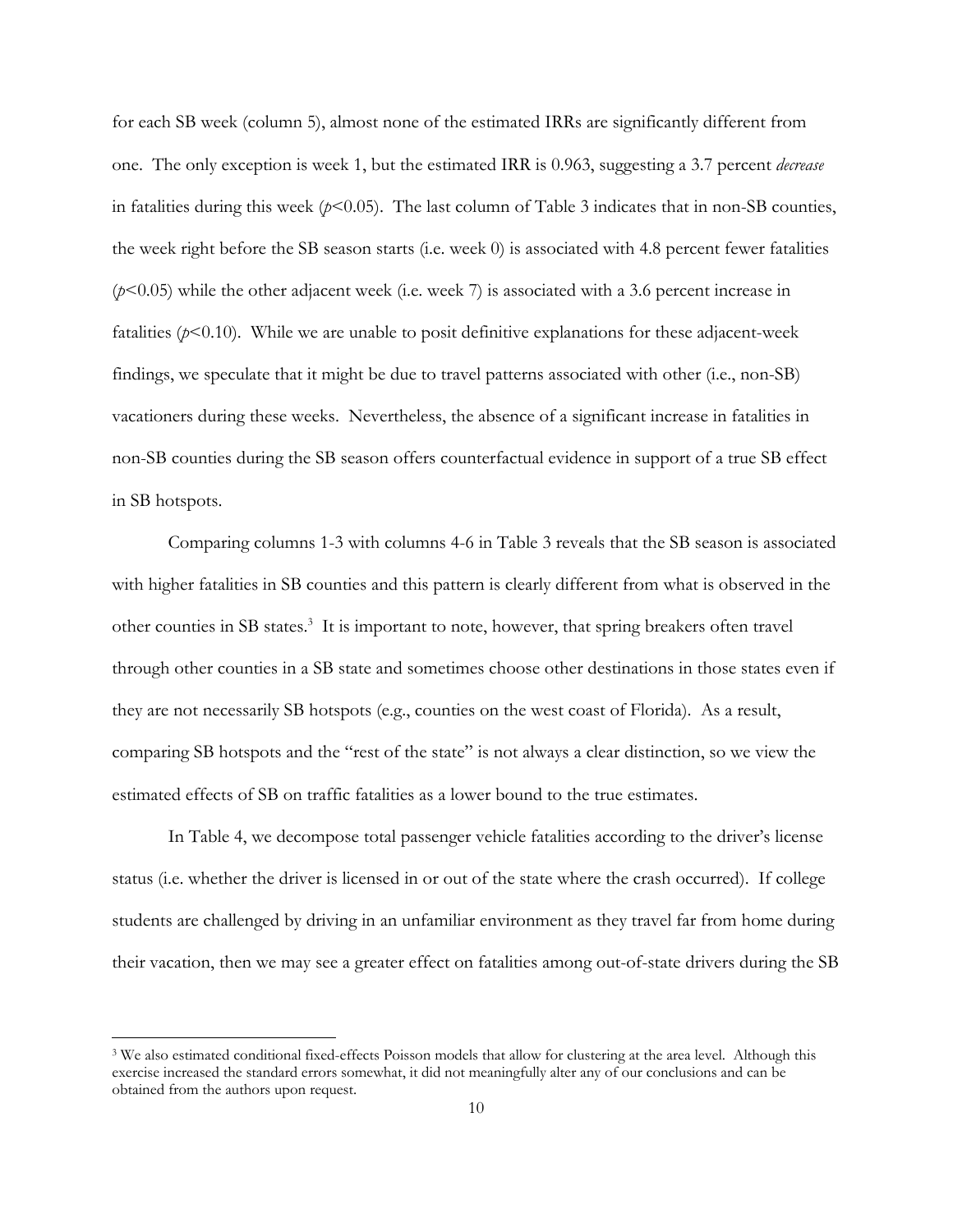season compared to in-state drivers. We consider fatalities of in-state drivers in columns 1 and 2 and out-of-state drivers in columns 3 and 4. Even though both in-state and out-of-state fatalities are positively associated with the SB season in SB counties, the impact is much more pronounced for fatalities in crashes that involved out-of-state drivers. Specifically, only week 5 for SB counties is significantly related to in-state fatalities  $(p<0.05)$  and none of the SB weeks are significantly associated with in-state fatalities for non-SB counties. On the other hand, as presented in column 3, the most popular weeks of the SB season (i.e., weeks 2-5) are significantly associated with a greater number of out-of-state fatalities in SB counties ( $p$ <0.05). Moreover, the estimated IRRs are relatively large, ranging from 19.7 to 24.6 percent. Two of the estimated IRRs (for weeks 3 and 4) are statistically significant for out-of-state fatalities among non-SB counties (column 4), but the impact is more modest as both estimates are less than 10 percent. Thus, as expected, an influx of college students traveling to SB counties is contributing to a greater number of traffic fatalities overall, but especially among out-of-state drivers.

#### [Insert Table 4 Here]

Table 5 reports the results for fatalities broken down by the age of the driver and once again we compare the SB counties with the non-SB counties located in the SB states. The first two columns correspond to crashes that involved one or more young drivers (age 25 or younger) and the last two columns report estimates for crashes that did not involve any young drivers. In SB counties, four of the six SB weeks are associated with significantly higher fatality counts for crashes that involved a young driver(s) and the corresponding IRRs are quite high (11.3 to 20.4 percent). Only one of the IRRs is significantly different from one for other counties in SB states, but the direction is negative instead of positive. As for fatalities in crashes that involved no young drivers,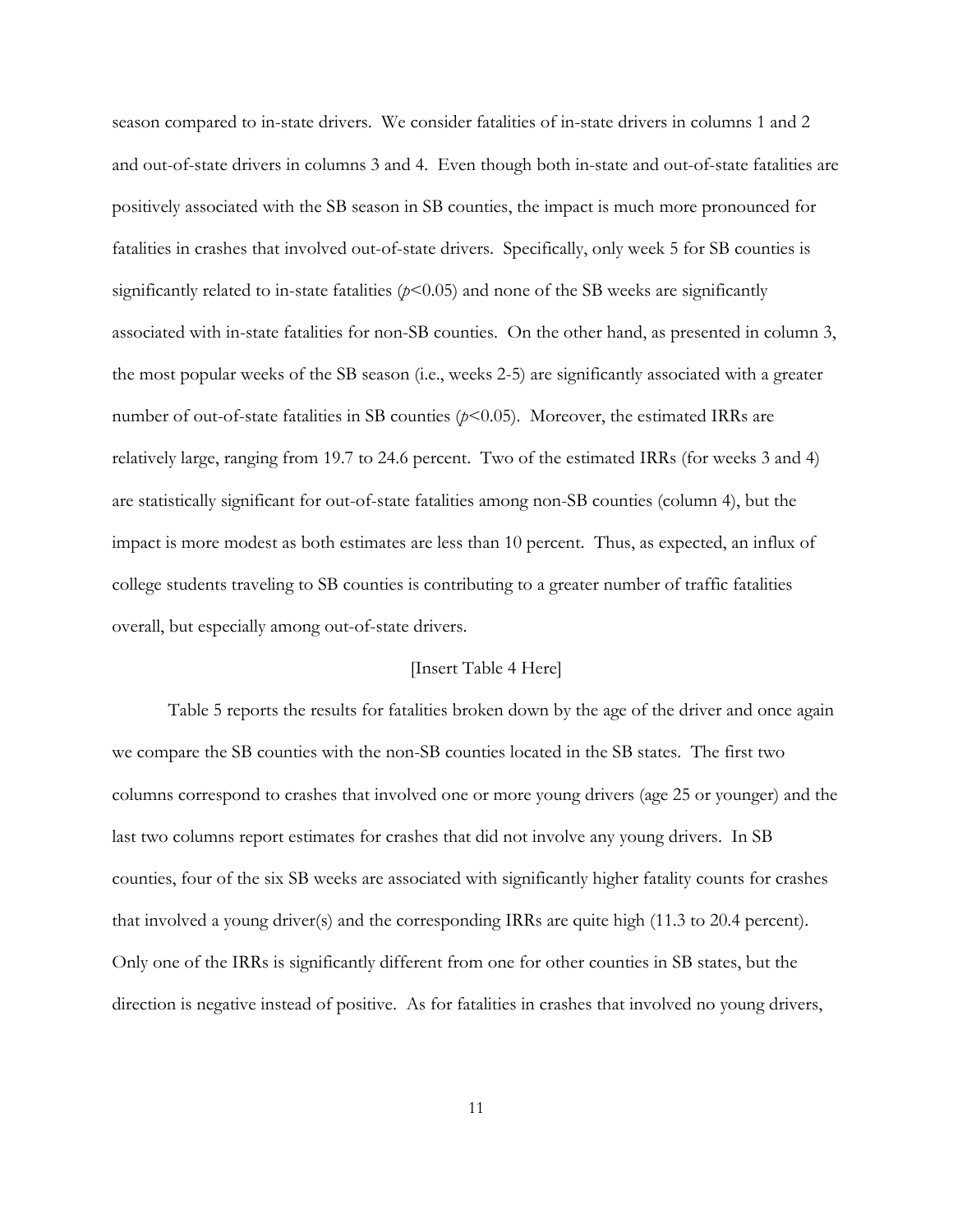the first two SB weeks have marginally significant positive effects. The last two columns reveal that a similar phenomenon does not appear to exist in non-SB counties in SB states.

#### [Insert Table 5 Here]

The last of our disaggregated analyses addresses the issue of alcohol involvement in traffic crashes by decomposing fatalities into two groups: non-alcohol-impaired (BAC<0.08) and alcoholimpaired (BAC≥0.08). If spring breakers are drinking heavily during their vacation and then driving after partying, we would expect to see significantly more alcohol-impaired fatalities in SB counties during SB weeks. As shown in Table 6, both types of fatalities are typically higher during the SB season in SB counties whereas they are generally lower during this period in non-SB counties. However, lack of statistical significance does not allow us to draw any firm conclusions about alcohol involvement.<sup>4</sup> One possible explanation is that spring breakers may be using safer forms of transportation (e.g., taxi, designated sober drivers) after consuming alcohol. Alternatively, they may be consuming alcohol in resorts or high-density beach communities where they stay, hence eliminating the need for transportation altogether.

#### [Insert Table 6 Here]

#### *B. Robustness*

To examine the stability of our core findings, we conducted several robustness checks. First, we implemented a falsification test to determine whether the SB season is atypical compared to other high-traffic periods. Research shows that traffic is heaviest during the weeks surrounding holiday periods. Independence Day (4<sup>th</sup> of July), Labor Day (first Monday of September), Christmas Day (25<sup>th</sup> of December), and New Year's Day (1<sup>st</sup> of January) are the top four deadliest holidays in the U.S. in terms of passenger vehicle fatalities (Farmer and Williams, 2005). Thus, these weeks

<sup>4</sup> We also constructed fatality groups as non-alcohol-involved (BAC=0) and alcohol-involved (BAC>0). Again, this alternative grouping did not meaningfully alter the conclusions presented here.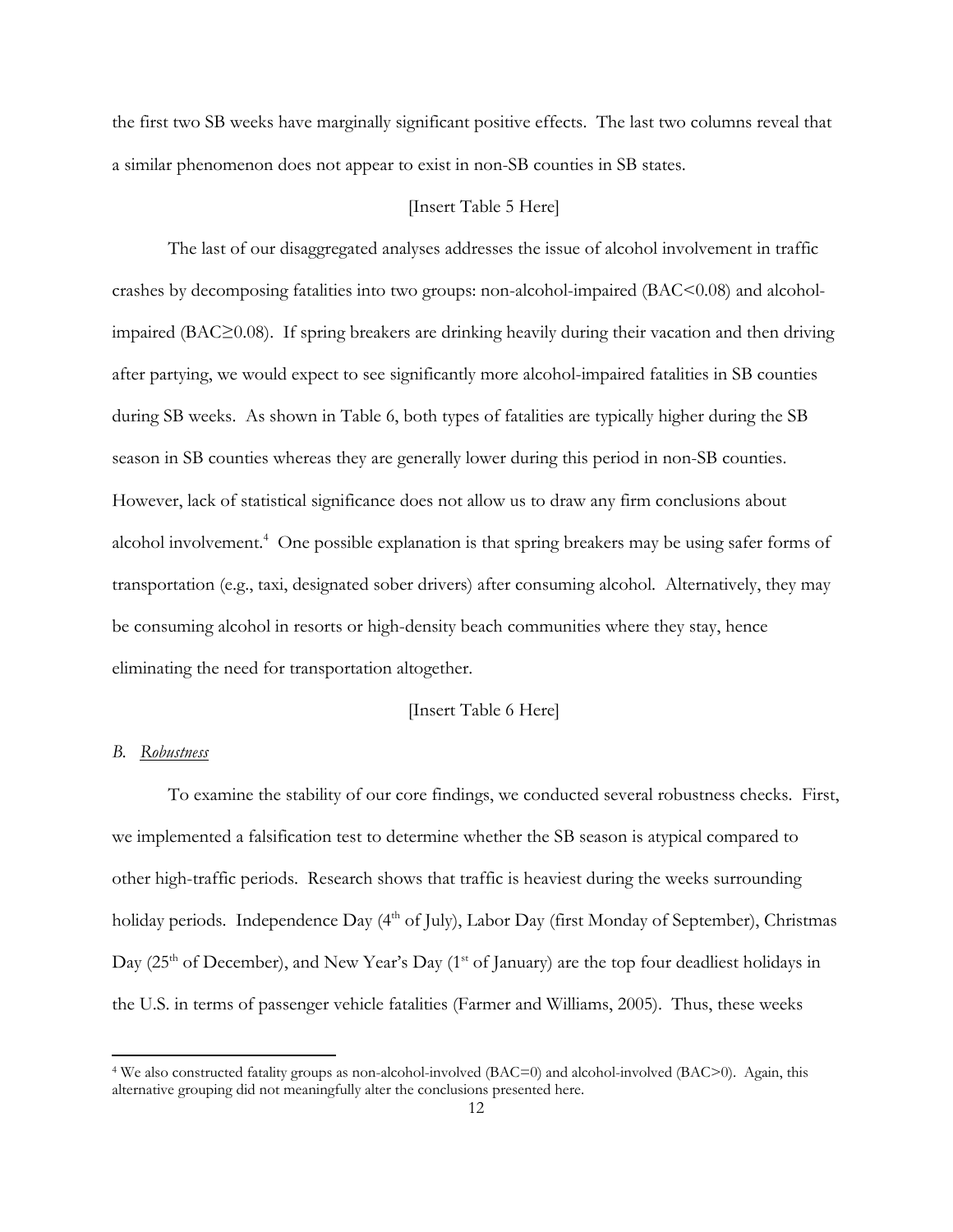should exhibit significantly higher fatality counts compared to non-holiday periods, regardless of whether the analysis applies to SB counties or non-SB counties in SB states. In Table 7, we report the results of this falsification test. The fact that traffic fatalities spike during most of these holiday periods for both SB and non-SB counties offers face validity to our SB estimates. A comparison between columns 1 and 2 does not reveal any systematic differences in the direction or statistical significance of the IRR estimates between the SB counties and non-SB counties during these holiday periods. The same holds for the comparison between columns 3 and 4. If SB counties are inherently more dangerous throughout the year, then we should certainly see significant differences during these holidays compared to the rest of the state. The absence of any meaningful differences between SB and non-SB counties during these holidays suggests that our SB findings are indeed unique and robust.

#### [Insert Table 7 Here]

The core analyses for this study used total and disaggregated fatality counts. To provide an alternative comparison between popular SB destinations and the rest of the counties in the same states, we also estimated fixed-effects linear regression models using "adjusted" differences in passenger vehicle fatalities. This alternative dependent variable is defined as  $(F_{SB} - F_{NSB})/F_S$  where *FSB, FNSB*, and *FS* denote weekly fatality counts for a SB county in a given state, for the combined non-SB counties in the same state, and for the entire state (i.e.  $F_s = F_{SB} + F_{NSB}$ ), respectively. Although extremely rare, this ratio is undefined (and thus treated as a missing observation) when zero fatalities occurred in the entire state for a particular week. After creating this adjusted dependent variable, we estimate linear fixed-effects models with the same set of regressors as in Equation (1) above. The corresponding results are presented in Tables 8 and 9.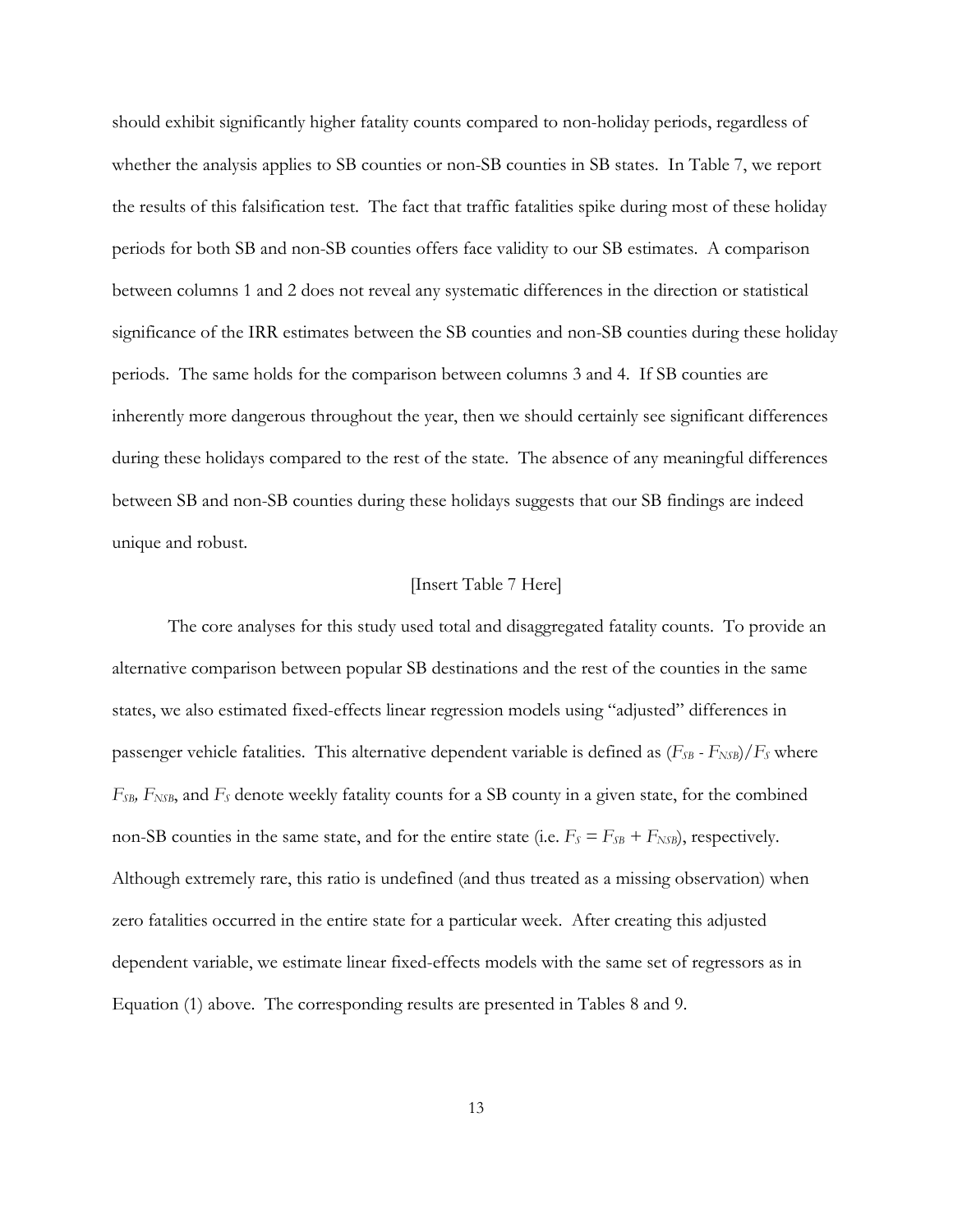In Table 8, we focus on the adjusted differences in total fatalities. The estimate for the dummy variable associated with the six-week SB season (column 1) is positive and highly statistically significant  $(p<0.01)$ . This alternative specification indicates that, once again, during the SB season, fatalities in SB counties are significantly higher compared to fatalities in non-SB counties. Even though the estimates in Table 8 do not offer a quantitative interpretation as intuitive as the IRRs from the count models presented earlier, we believe this adjusted measure has the advantage of allowing us to directly gauge the differential effects of SB on traffic fatalities in SB counties (i.e., focusing on a single set of regression results rather than making side-by-side comparisons as in Tables 3-7). When including dummy variables for each of the six SB weeks (column 2), four of the coefficient estimates are positive and statistically significant  $(p<0.05)$ . Finally, as reported in column 3, the effects associated with the adjacent weeks are non-significant and the estimates for the SB weeks are unchanged.

#### [Insert Table 8 Here]

Table 9 provides a similar analysis to that in Table 8 for the decomposed fatality measures. While the SB season is associated with positive and statistically significant effects in SB counties for all the decomposed fatality measures, the effects are even more pronounced for the out-of-state and younger driver fatalities. Regardless of alcohol involvement, fatalities are higher in SB counties during the SB season (columns 5 and 6). However, empirical support for higher alcohol-impaired fatalities during SB is rather weak. Thus, vis-à-vis our core set of analyses, these findings provide additional empirical support for the differential effects of SB in SB counties. We also replicated the analysis in Table 7 using the adjusted differences in total passenger vehicle fatalities and these estimation results yield no statistically significant coefficients associated with the weeks surrounding Independence Day, Labor Day, Christmas Day, and New Year's Day. Again, this confirms that the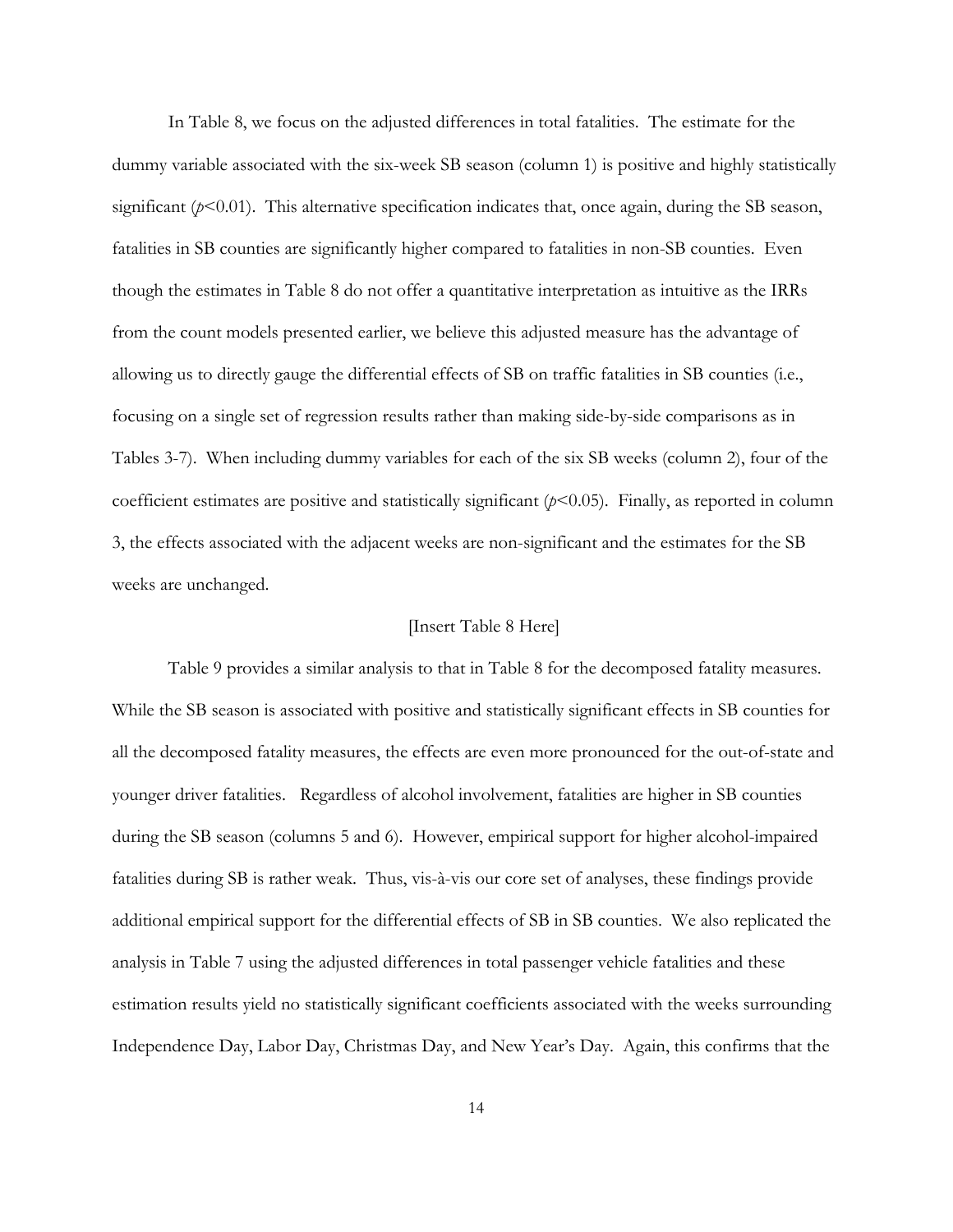patterns we uncover pertaining to the SB season are not detected for other holiday periods during which these travel hotspots may be receiving a significant number of visitors.

#### [Insert Table 9 Here]

Our final robustness check involved alternative definitions for the start and end of a SB week. The core analysis is based on a definition for a week that starts on Sunday and ends the following Saturday. Using the daily fatality data from FARS, we experimented with two alternative definitions of a week: one from Saturday through Friday and the other from Monday through Sunday. We then re-estimated all models using these alternative definitions. Regardless of how we defined a week, the estimation results are largely unchanged. These estimates are not presented in tables, but the full set of estimation results from these robustness checks can be obtained from the authors upon request.

#### **V. DISCUSSION AND FUTURE RESEARCH**

This study considers traffic fatalities as a potential adverse consequence of SB. Specifically, we examine whether and to what extent SB season has an impact on fatal passenger vehicle crashes in 14 popular SB destinations in the U.S.Our findings indicate that passenger vehicle fatalities are significantly higher in SB counties when comparing SB season to other weeks of the year and also when comparing SB counties to non-SB counties in the same states. This SB effect is more pronounced for out-of-state drivers (relative to in-state drivers) and younger drivers  $(\leq 25 \text{ years})$ . Despite strong concerns about drunk driving during the SB season, our results reveal few differences between alcohol-impaired and non-alcohol-impaired fatalities during SB weeks. We also carry out various falsification and robustness checks that confirm these core results.

 The analysis presented here has a few shortcomings that should be noted. First, given data limitations, we are unable to adjust passenger vehicle fatalities by vehicle miles traveled because such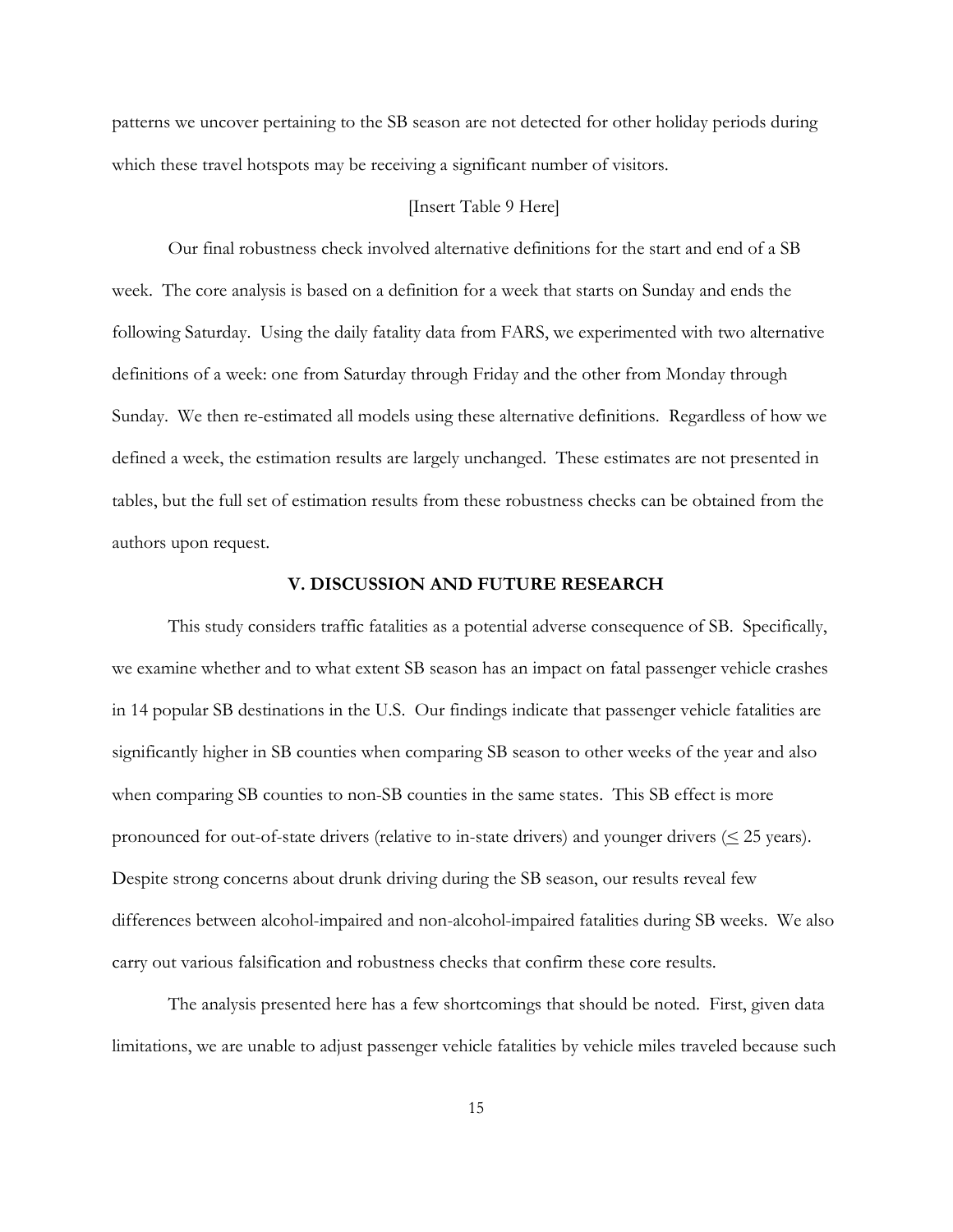data are not available by county and week. Second, we are unable to control for the exact number of tourists (including spring breakers) in each county and week, so the models do not adjust for population density or tourism exposure. Third, we collected information on SB schedules for all colleges and universities across the U.S. to identify the most popular SB weeks, which formed the primary independent variables. These schedules coupled with student enrollments may be the best available information for determining the participation and intensity associated with SB travel, but it obviously does not fully capture the actual amount of SB visitors in each of the destinations. Fourth, stay-at-home spring breakers and those who travel abroad may also be contributing to adverse consequences in those locations, but we lack corresponding data to include them in our analysis. Lastly, while our analysis reveals an increased traffic death toll associated with SB season, it does not resolve the possible mechanisms. Increased passenger vehicle fatalities during SB could be due to a variety of reasons including more motor vehicles on the roads; a greater number of passengers per vehicle; a higher prevalence of impaired driving, inexperienced drivers, and speeding; reduced use of seat belts; and other factors. Perhaps future policy research could shed some light on these alternative explanations in order to assist policymakers as they consider educational programs and more aggressive police enforcement strategies targeting risky driving behaviors during SB season.

It should be noted that we are unable to distinguish between the traffic effects associated with an influx of tourists (both spring breakers and others) from those related to a higher prevalence of risky behavior and/or peer effects among spring breakers. However, existing literature presents compelling evidence that students are significantly more likely to participate in risky behaviors when they are in the SB environment with friends than when they stay at home (e.g., Grekin et al., 2007; Patrick and Lee, 2012; Sönmez et al., 2006). This suggests that SB seasons can indeed lead to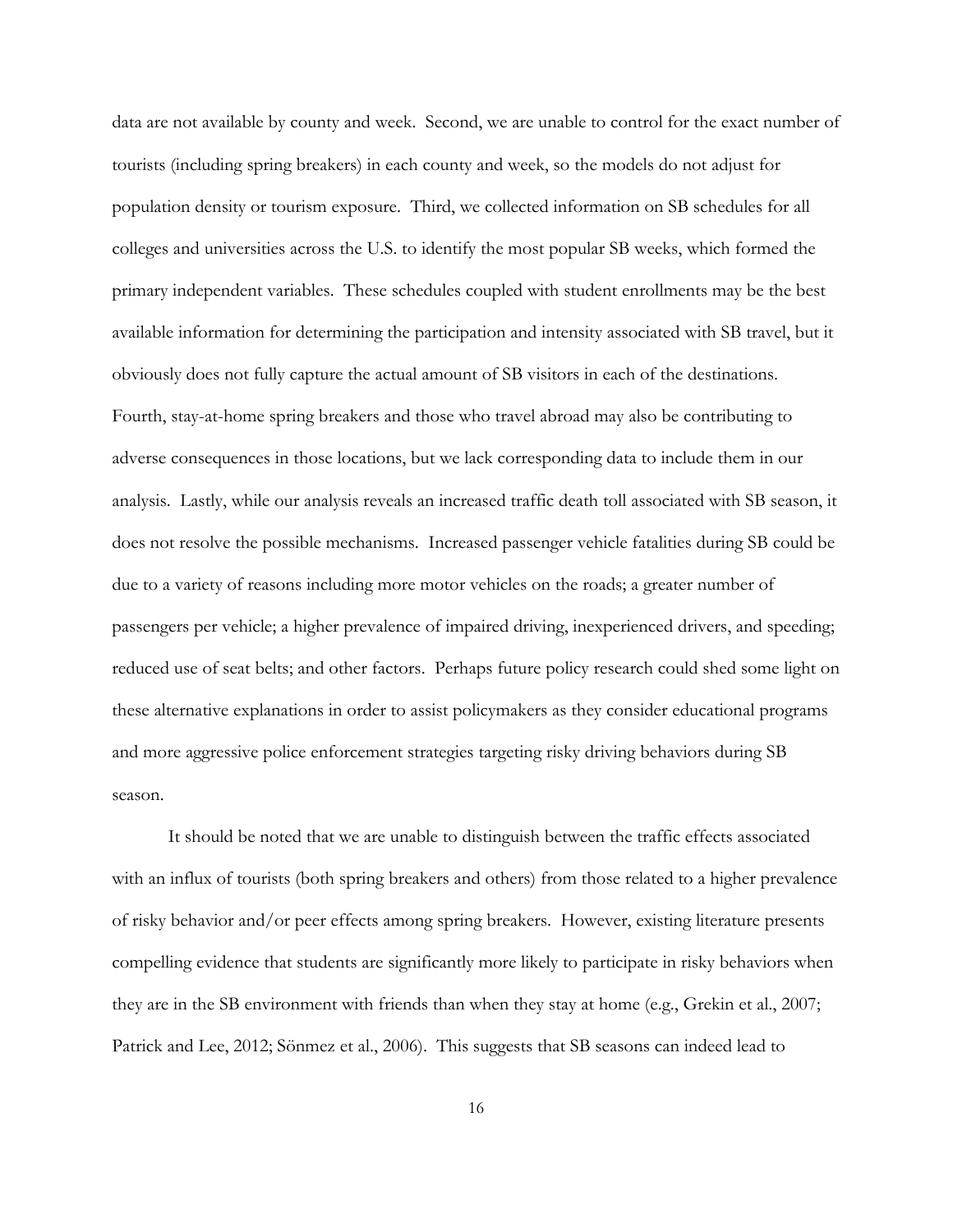increased traffic fatality rates overall, rather than just shifting students to certain destinations where more crashes occur due to increased population and congestion. More importantly, even if SB simply shifts students to where traffic crashes occur, instead of leading to more crashes, the strength and stability of our findings suggest a role for policy measures to address the fatal consequences associated with SB. Given the relatively small number of SB hotspots in the country where at-risk students are grouped together for only a few weeks each year, enforcement of traffic and alcohol policies at these destinations can be enhanced and intensified in an effort to save lives. As an example, for those counties that continue to host spring breakers, perhaps local officials can improve traffic safety during the SB season by providing free taxi and/or public transportation vouchers to students with a valid college ID.

After becoming an iconic SB destination during the last quarter of the  $20<sup>th</sup>$  century, the city of Fort Lauderdale adopted stricter public drinking laws, banned sleeping in cars as well as parking overnight at the beach, and publicly announced that college students are no longer welcome (Briggs, 2008). For many other SB destinations across the country, however, such policies may not be feasible given the substantial economic benefits they receive from spring breakers. A full economic evaluation associated with hosting spring breakers is outside the scope of the present study, but this may be a fruitful area for future research. Nevertheless, our findings contribute new information to the spirited policy debates on SB restrictions as host communities investigate whether the economic benefits generated by SB visitors outweigh various adverse consequences they create, including traffic fatalities. Moreover, college students might reflect on these findings as they plan future SB itineraries. Perhaps college administrators and parents will also consider these results as they try to improve student safety during SB travels.

17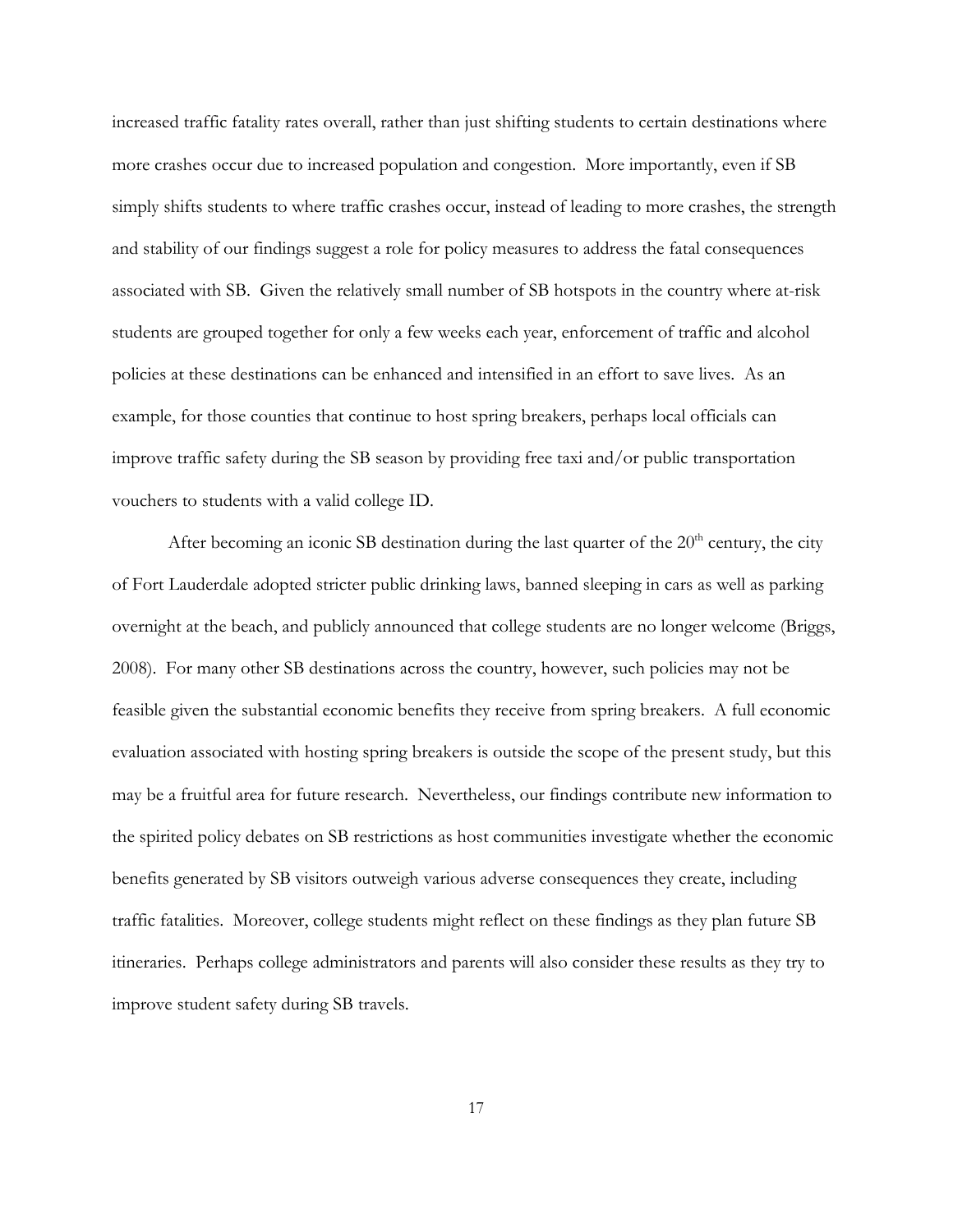#### **REFERENCES**

- Adams, S., M.L. Blackburn, and C.D. Cotti. "Minimum Wages and Alcohol-Related Traffic Fatalities among Teens." *Review of Economics and Statistics*, 94(3), 2012, 828-840.
- Allison, P.D., and R.P. Waterman. "Fixed–Effects Negative Binomial Regression Models." *Sociological Methodology*, 32(1), 2002, 247-265.
- American College Health Association (AHCA). *National College Health Assessment II: Reference Group Data Report Fall 2012*. Hanover, MD: American College Health Association, 2013.
- Anowar, S., S. Yasmin, and R. Tay. "Comparison of crashes during public holidays and regular weekends." *Accident Analysis and Prevention*, 51, 2013, 93-97.
- Apostolopoulos, Y., S. Sönmez, and C.H. Yu. "HIV-risk behaviours of American spring break vacationers: a case of situational disinhibition?" *International Journal of STD & AIDS*, 13(11), 2002, 733-743.
- Balkin, S., and J.K. Ord. "Assessing the Impact of Speed-Limit Increases on Fatal Interstate Crashes." *Journal of Transportation and Statistics*, 4(1), 2001, 1-26.
- Bohn, L. "A brief history of spring break," *Time Magazine*, March 30, 2009, accessed June 16, 2013, http://www.time.com/time/nation/article/0,8599,1888317,00.html.
- Briggs, B. "Florida towns send spring break crowd abroad: Fort Lauderdale shows how to transform image by turning away business," *NBC News*, March 17, 2008, accessed June 16, 2013, http://www.nbcnews.com/id/23565992/ns/business-us\_business/t/florida-towns-send-springbreak-crowd-abroad.
- Farmer, C.M., and A.F. Williams. "Temporal factors in motor vehicle crash deaths." *Injury Prevention*, 11(1), 2005, 18-23.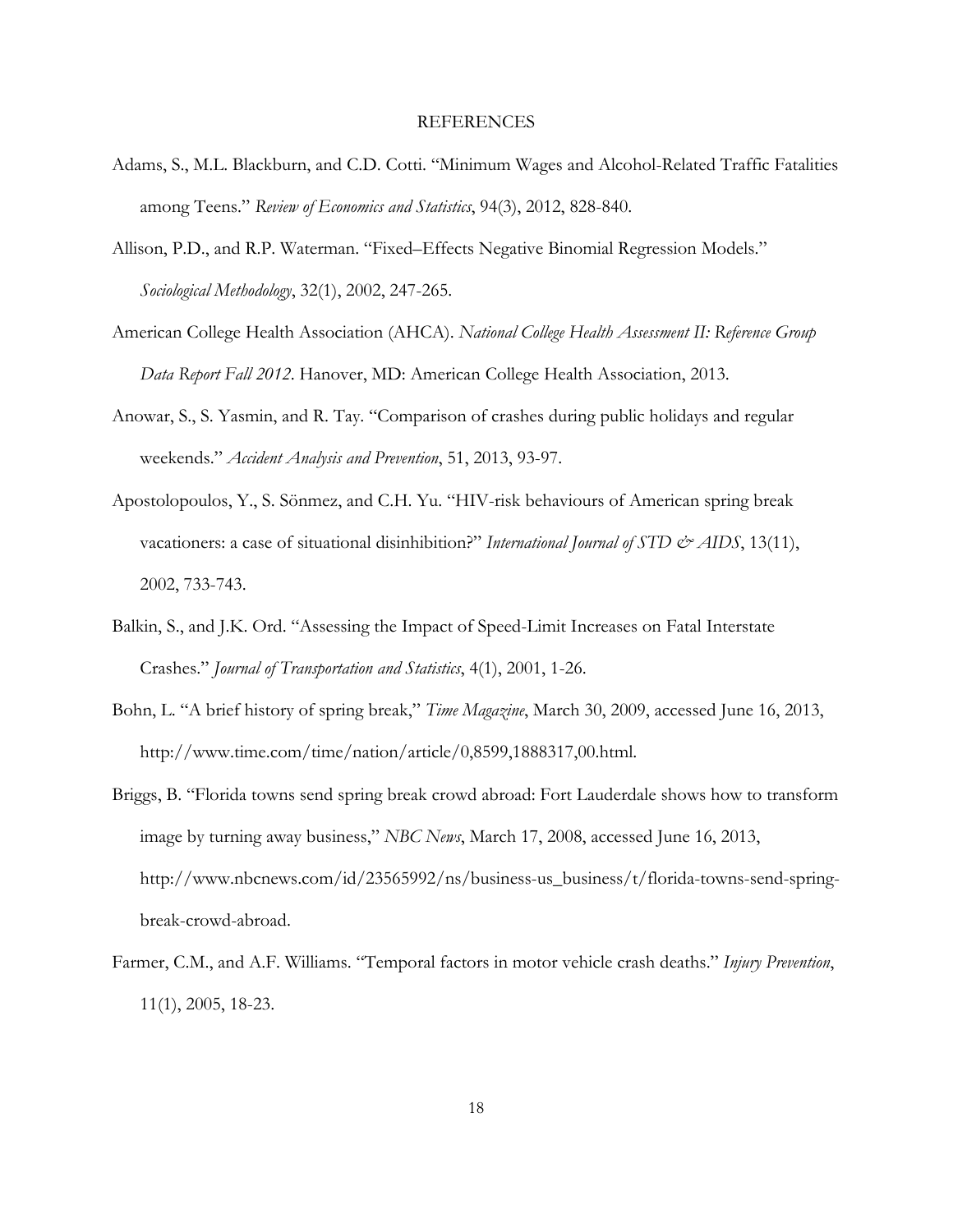- Grekin, E.R., K.J. Sher, and J.L. Krull. "College spring break and alcohol use: Effects of spring break activity." *Journal Studies on Alcohol and Drugs*, 68(5), 2007, 681-688.
- Hausman, J.A., B.H. Hall, and Z. Griliches. "Econometric models for count data with an application to the patents-R&D relationship." *Econometrica*, 52 (4), 1984, 909-938.
- Hobson, J.S.P., and B. Josiam. "Spring break student travel: a longitudinal study." *Journal of Vacation Marketing*, 2(2), 1996, 137-150.
- Laurie, J. "Spring Break: The Economic, Socio-Cultural and Public Governance Impacts of College Students on Spring Break Host Locations." Paper 876, *University of New Orleans Theses and Dissertations*, 2008.
- Lee, C.M., J.L. Maggs, and L.A. Rankin. "Spring Break Trips as a Risk Factor for Heavy Alcohol Use Among First-Year College Students." *Journal of Studies on Alcohol*, 67(6), 2006, 911-916.
- Mcleod, R. "A brief history of spring break," *Rolling Stone*, April 2, 1998, Issue 783, 56-61.
- Murphy, J.G., N.P. Barnett, and C.J. Correia. "Future Directions in College Student Alcohol Abuse Research and Prevention." In *College Student Alcohol Abuse: A Guide to Assessment, Intervention, and Prevention*, edited by C.J. Correia, J.G. Murphy, and N.P. Barnett, 339-347. Hoboken, NJ: John Wiley & Sons, Inc., 2012.
- Patrick, M.E., and C.M. Lee. "Daily variations in spring break alcohol and sexual behaviors based on intentions, perceived norms, and daily trip context." *Journal of Studies on Alcohol and Drugs*, 73(4), 2012, 591-596.
- Ribeiro, N.F.C.C.D. "Culture, consensus and behavior among North-American spring breakers," unpublished dissertation, Pennsylvania State University, 2011.
- Scott-Halsell, S.A. and W. Saiprasert. "Spring Break: Pulling in the Student Market." *Journal of Tourism Insights*, 2(2), 2011, Article 3.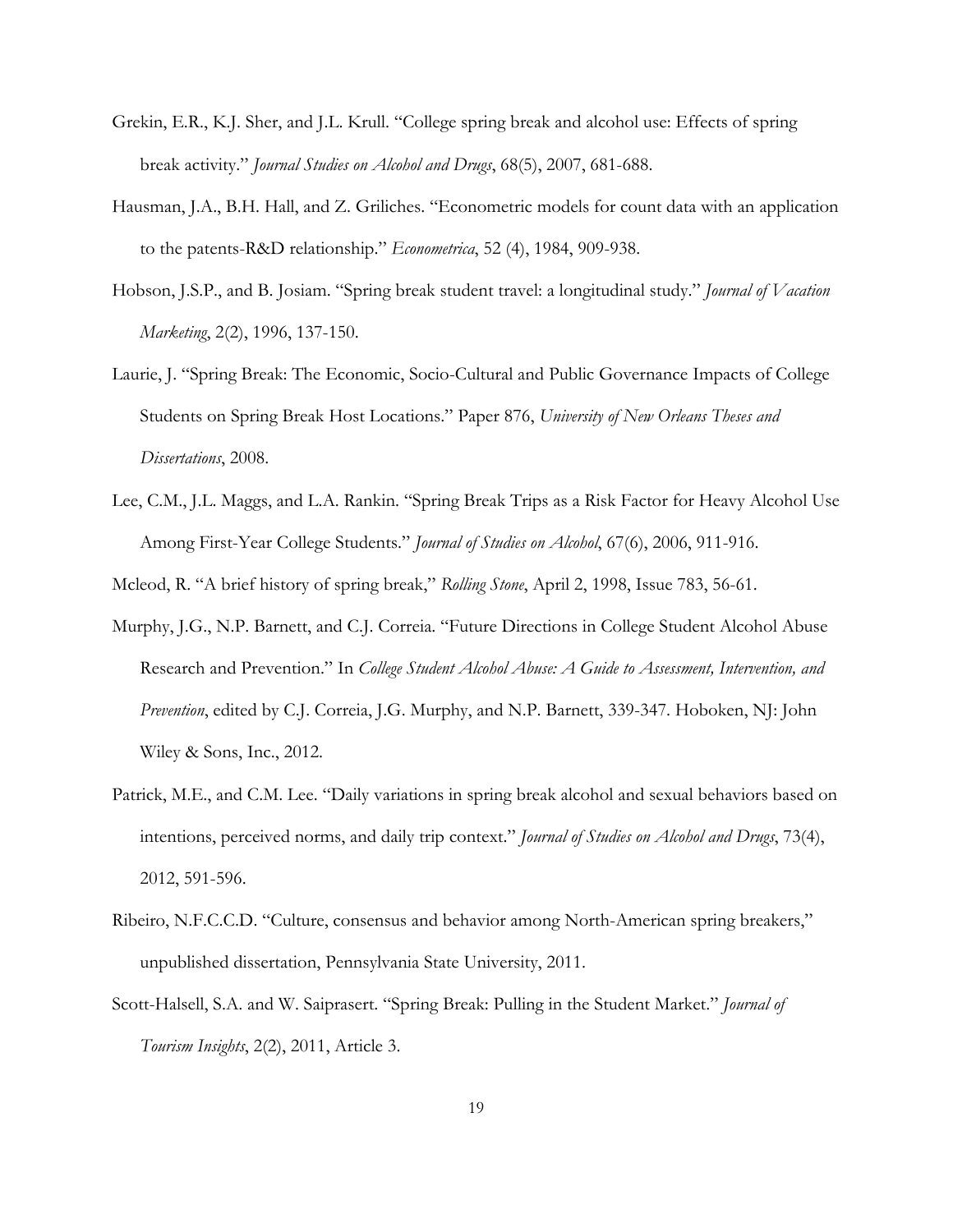- Sönmez, S., Y. Apostolopoulos, C.H. Yu, S. Yang, A. Mattila, and L.C. Yu. "Binge Drinking and Casual Sex on Spring-Break." *Annals of Tourism Research*, 33(4), 2006, 895-917.
- Subramanian, R. *NHTSA Technical report: Transitioning to Multiple Imputation A New Method to Estimate Missing Blood Alcohol Concentration (BAC) in FARS*. DOT HS 809 403. Washington, DC: Department of Transportation, 2002.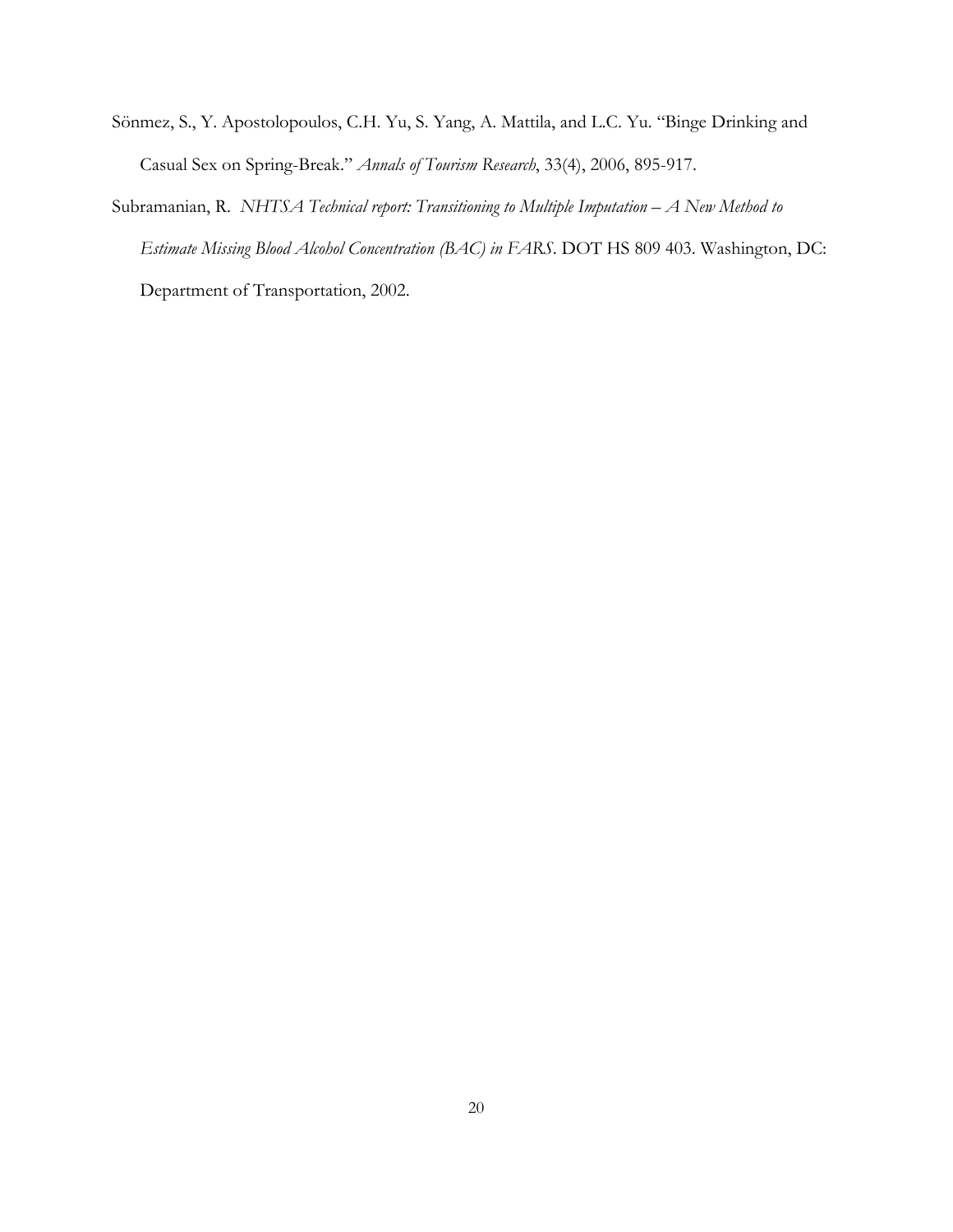#### APPENDIX A

The list of popular spring break (SB) destinations was compiled based on existing literature reviews conducted by Laurie (2008) and Ribeiro (2011) as well as other historical reviews including Hobson and Josiam (1996) and Mcleod (1998). We also gathered information from various SB travel websites such as the MTV Spring Break Timeline:

http://www.time.com/time/nation/article/0,8599,1888317,00.html (accessed June 16, 2013).

| City                        | County                | <b>State</b>   |
|-----------------------------|-----------------------|----------------|
| Lake Havasu City            | Mohave County         | Arizona        |
| Palm Springs                | Riverside County      | California     |
| San Diego                   | San Diego County      | California     |
| Panama City Beach           | <b>Bay County</b>     | Florida        |
| Fort Lauderdale             | <b>Broward County</b> | Florida        |
| Fort Myers Beach            | Lee County            | Florida        |
| South Miami Beach and Miami | Miami-Dade County     | Florida        |
| Key West                    | Monroe County         | Florida        |
| Daytona Beach               | Volusia County        | Florida        |
| Las Vegas                   | Clark County          | Nevada         |
| Myrtle Beach                | Horry County          | South Carolina |
| South Padre Island          | Cameron County        | Texas          |
| Austin                      | Travis County         | Texas          |
| Virginia Beach              | Virginia Beach City   | Virginia       |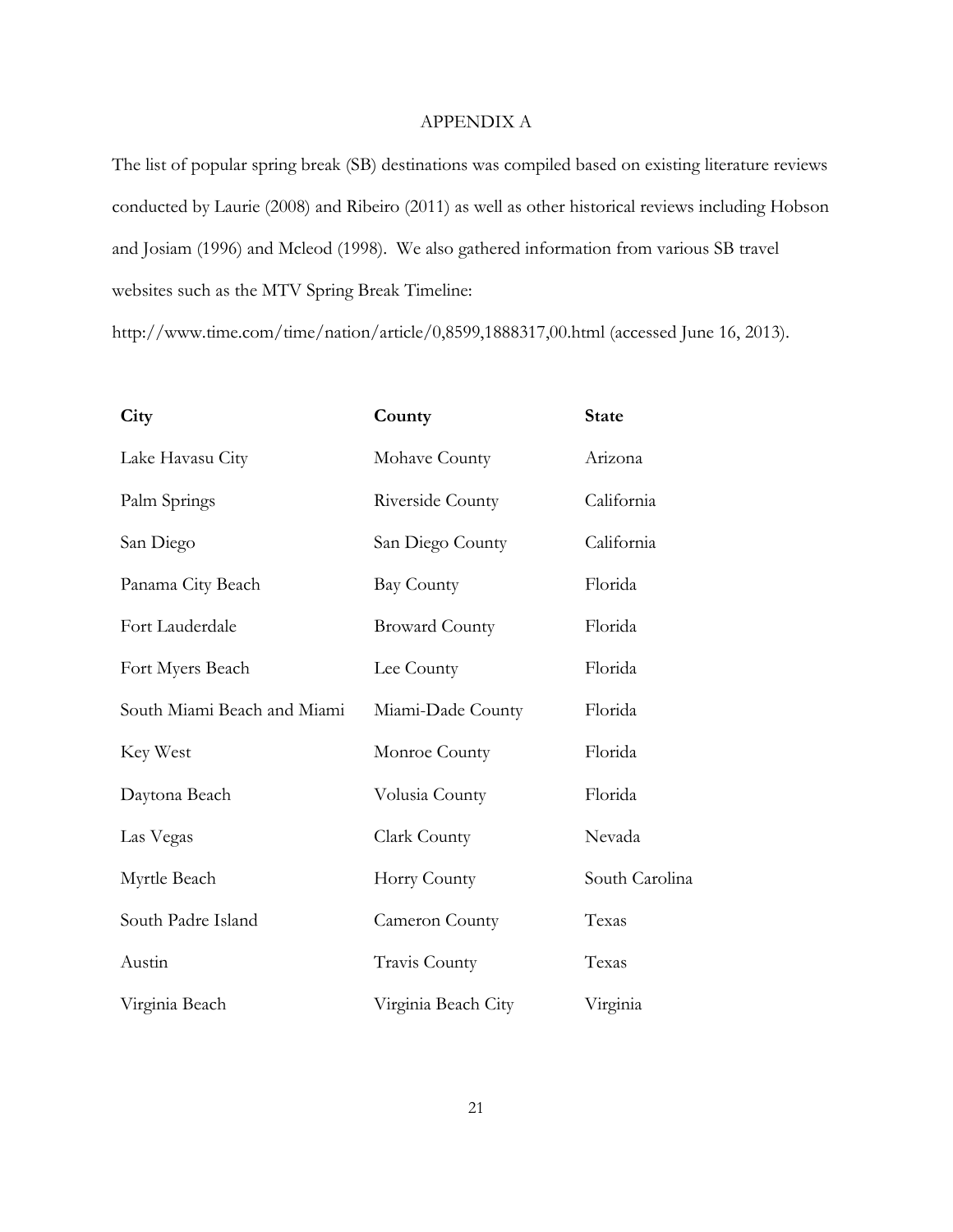#### APPENDIX B

| Weeks                          | <b>Student Population</b> | Percent |
|--------------------------------|---------------------------|---------|
| Week 1 (last week of February) | 181,357                   | 3       |
| Week 2 (first week of March)   | 707,904                   | 11      |
| Week 3 (second week of March)  | 2,658,760                 | 40      |
| Week 4 (third week of March)   | 1,845,916                 | 28      |
| Week 5 (last week of March)    | 946,270                   | 14      |
| Week 6 (first week of April)   | 237,113                   | 4       |
| <b>TOTAL</b>                   | 6,577,320                 | 100     |

Spring break weeks together with the corresponding student population figures are as follows:

This information was obtained from:

http://www.tripsmarter.com/travelinfo/panama-city-beach/spring-break-college-university-dates (accessed June 16, 2013).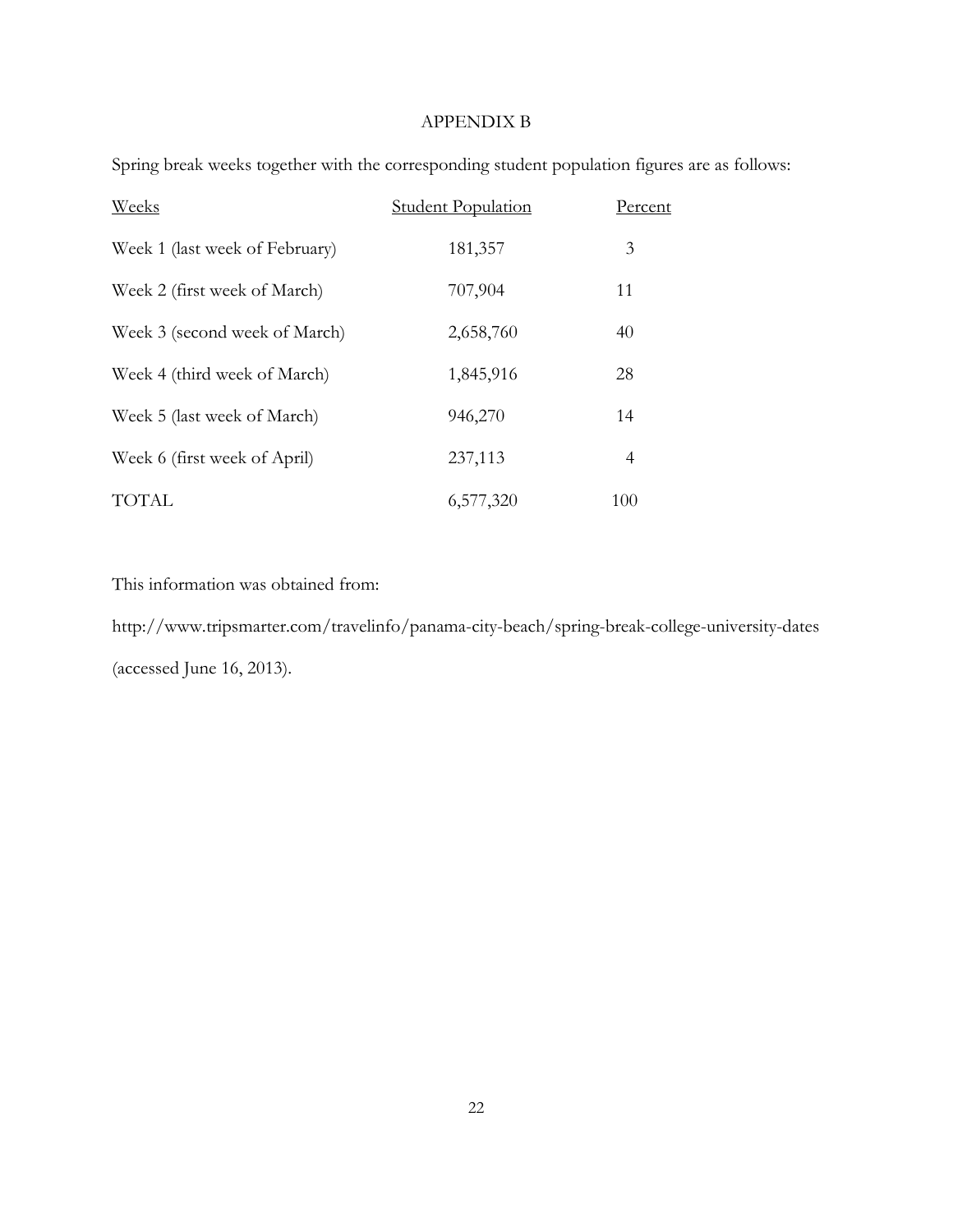|                                                                           | Descriptive statistics, 1982-2011<br>Mean | Std. Dev. | Min   | Max     |
|---------------------------------------------------------------------------|-------------------------------------------|-----------|-------|---------|
| Spring break counties (N=21,840)                                          |                                           |           |       |         |
| Total passenger vehicle fatalities                                        | 2.175                                     | 2.557     | 0.000 | 21.000  |
| Fatalities in crashes involving:                                          |                                           |           |       |         |
| drivers with in-state licenses                                            | 1.734                                     | 2.206     | 0.000 | 16.000  |
| drivers with out-of-state licenses                                        | 0.440                                     | 0.868     | 0.000 | 10.000  |
| drivers with BAC $\leq 0.08^b$                                            | 1.443                                     | 1.887     | 0.000 | 15.000  |
| drivers with BAC $\geq$ 0.08 <sup>b</sup>                                 | 0.748                                     | 1.157     | 0.000 | 12.000  |
| young drivers (age   set25)                                               | 0.883                                     | 1.348     | 0.000 | 14.000  |
| no young drivers (age>25)                                                 | 1.292                                     | 1.708     | 0.000 | 14.000  |
| Combined non-spring-break counties for spring break states ( $N=10,920$ ) |                                           |           |       |         |
| Total passenger vehicle fatalities                                        | 32.990                                    | 25.921    | 0.000 | 139,000 |
| Fatalities in crashes involving:                                          |                                           |           |       |         |
| drivers with in-state licenses                                            | 27.370                                    | 22.927    | 0.000 | 128.000 |
| drivers with out-of-state licenses                                        | 5.620                                     | 4.233     | 0.000 | 32.000  |
| drivers with BAC $\leq 0.08^b$                                            | 20.774                                    | 16.348    | 0.000 | 84.000  |
| drivers with BAC $\geq$ 0.08 <sup>b</sup>                                 | 12.068                                    | 10.921    | 0.000 | 60.000  |
| young drivers (age \\$25)                                                 | 13.350                                    | 11.687    | 0.000 | 70.000  |
| no young drivers (age>25)                                                 | 19.640                                    | 15.295    | 0.000 | 75.000  |

**Descriptive statistics, 1982-2011a TABLE 1**

*Notes*: <sup>a</sup>Observations are weekly for each spring break (SB) county and for the combined non-SB counties in states that have at least one SB county. As a result, there are 21,840 observations for SB counties (52 weeks x 30 years x 14 counties) and 10,920 observations for SB states (52 weeks x 30 years x 7 states). <sup>b</sup>BAC is the blood alcohol content of the driver.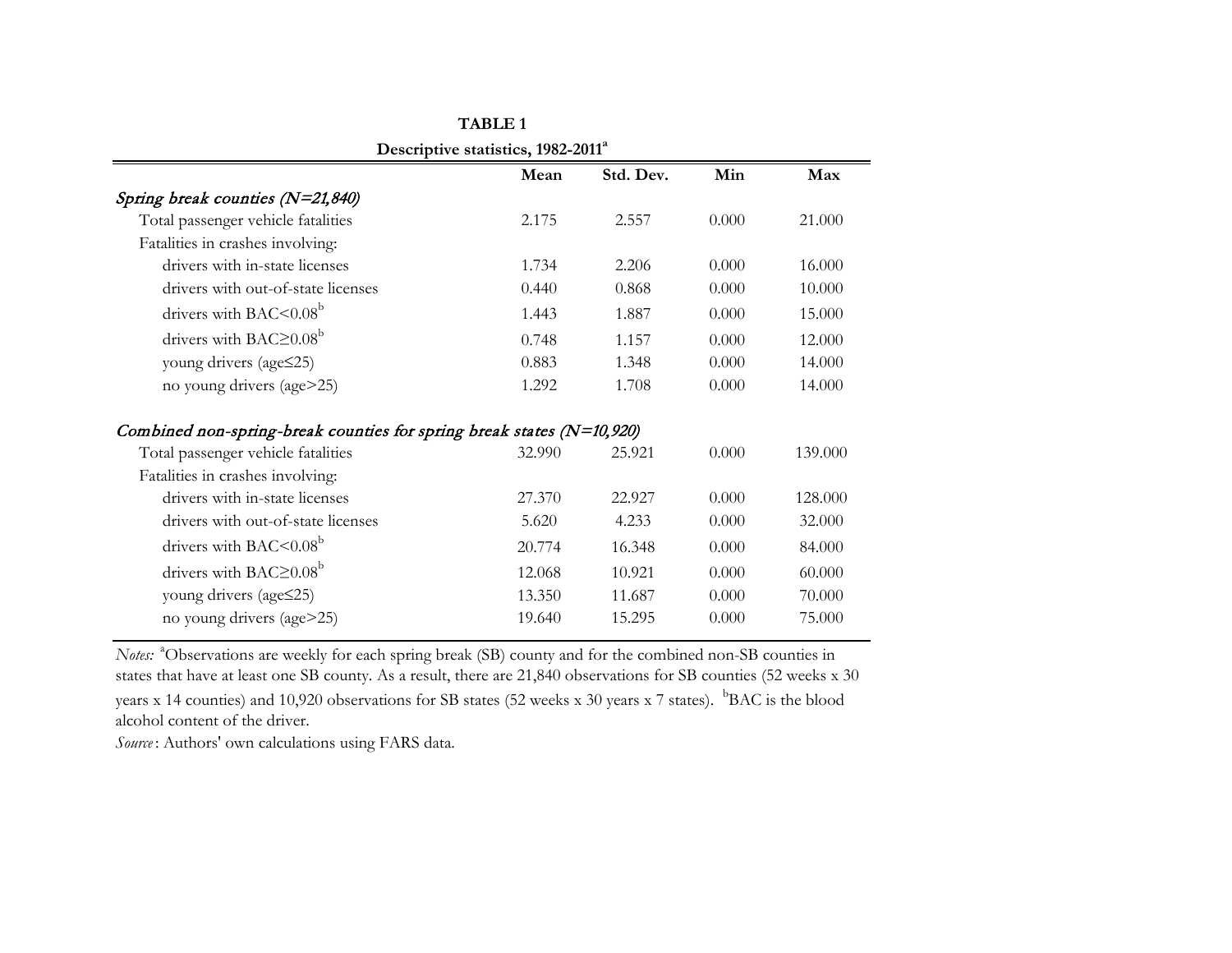|                                           | Spring break counties |                                                            |                   |             |  |
|-------------------------------------------|-----------------------|------------------------------------------------------------|-------------------|-------------|--|
|                                           | SB season             | Rest of the year                                           | <b>Difference</b> | $p$ -value  |  |
|                                           | (1)                   | (2)                                                        | $(1) - (2)$       | $(1) - (2)$ |  |
| Total passenger vehicle fatalities        | 2.313                 | 2.157                                                      | 0.157             | 0.004       |  |
| Fatalities in crashes involving:          |                       |                                                            |                   |             |  |
| drivers with in-state licenses            | 1.784                 | 1.728                                                      | 0.056             | 0.233       |  |
| drivers with out-of-state licenses        | 0.530                 | 0.429                                                      | 0.101             | 0.000       |  |
| young drivers (age   set25)               | 1.538                 | 1.430                                                      | 0.108             | 0.007       |  |
| no young drivers (age>25)                 | 0.785                 | 0.744                                                      | 0.042             | 0.089       |  |
| drivers with BAC<0.08 <sup>b</sup>        | 0.961                 | 0.873                                                      | 0.088             | 0.002       |  |
| drivers with BAC $\geq$ 0.08 <sup>b</sup> | 1.353                 | 1.284                                                      | 0.069             | 0.057       |  |
| $N = 21,840$                              | 2,520                 | 19,320                                                     |                   |             |  |
|                                           |                       | Combined non-spring-break counties for spring break states |                   |             |  |
|                                           | SB season             | Rest of the year                                           | <b>Difference</b> | $p$ -value  |  |
|                                           | (1)                   | (2)                                                        | $(1) - (2)$       | $(1) - (2)$ |  |
| Total passenger vehicle fatalities        | 31.690                | 33.160                                                     | $-1.470$          | 0.058       |  |
| Fatalities in crashes involving:          |                       |                                                            |                   |             |  |
| drivers with in-state licenses            | 26.025                | 27.545                                                     | $-1.521$          | 0.027       |  |
| drivers with out-of-state licenses        | 5.665                 | 5.614                                                      | 0.051             | 0.690       |  |
| young drivers (age  set25)                | 19.865                | 20.893                                                     | $-1.027$          | 0.036       |  |
| no young drivers (age>25)                 | 11.710                | 12.114                                                     | $-0.405$          | 0.216       |  |
| drivers with BAC<0.08 <sup>b</sup>        | 12.875                | 13.412                                                     | $-0.537$          | 0.125       |  |
| drivers with BAC $\geq$ 0.08 <sup>b</sup> | 18.814                | 19.747                                                     | $-0.933$          | 0.042       |  |
| $N = 10,920$                              | 1,260                 | 9,660                                                      |                   |             |  |

**TABLE 2 Average weekly fatalities for spring break (SB) season versus rest of the year, 1982-2011<sup>a</sup>**

*Notes*: <sup>a</sup>Observations are weekly for each spring break (SB) county and for the combined non-SB counties in states that have at least

one SB county. <sup>b</sup>BAC is the blood alcohol content of the driver.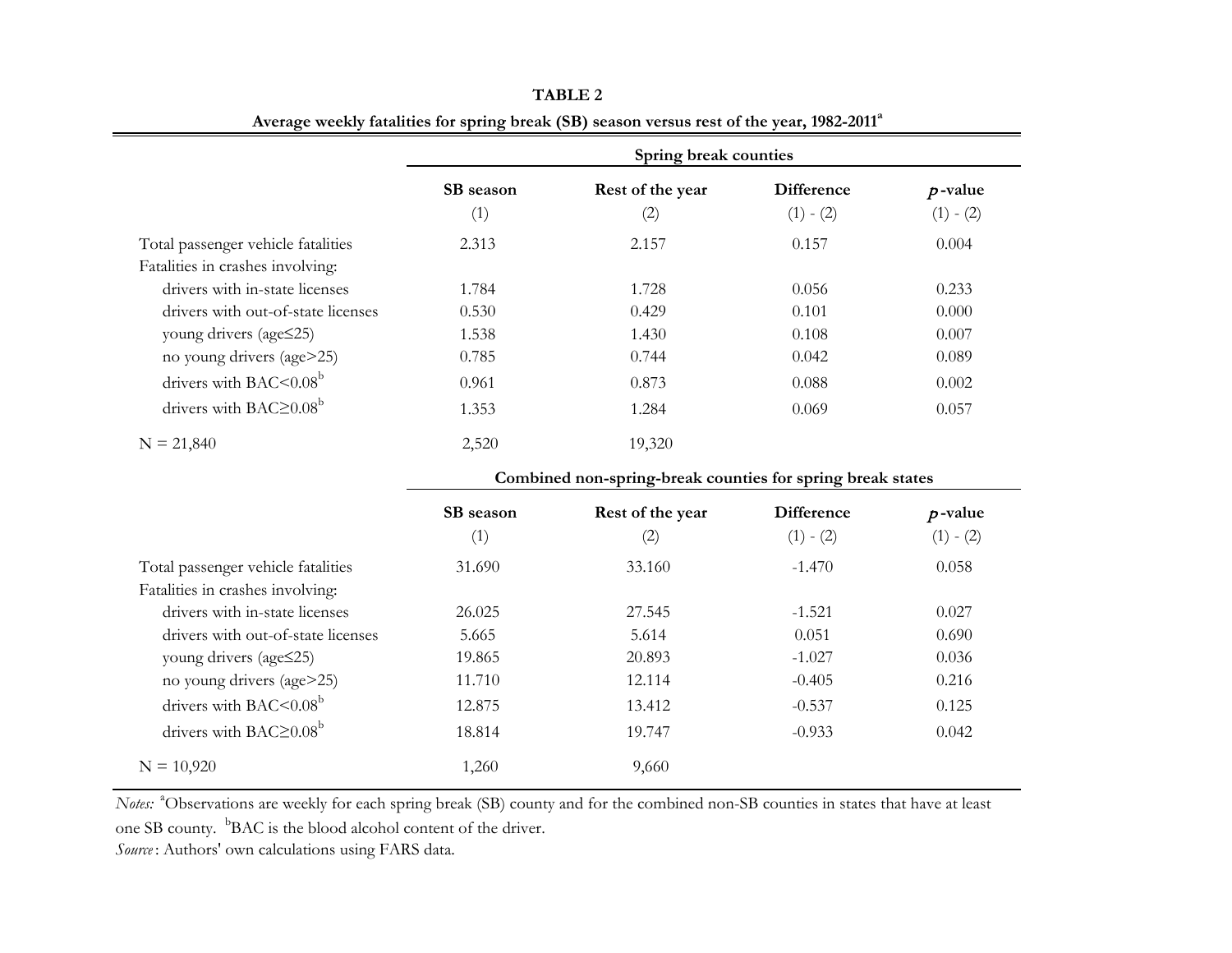| SB counties  |              |              | Combined non-SB counties for SB states |              |              |
|--------------|--------------|--------------|----------------------------------------|--------------|--------------|
| (1)          | (2)          | (3)          | (4)                                    | (5)          | (6)          |
| $1.091***$   |              |              | 0.990                                  |              |              |
| (0.022)      |              |              | (0.008)                                |              |              |
|              | 1.065        | 1.063        |                                        | $0.963**$    | $0.962**$    |
|              | (0.047)      | (0.047)      |                                        | (0.018)      | (0.018)      |
|              | 1.098**      | 1.097**      |                                        | 0.993        | 0.992        |
|              | (0.047)      | (0.047)      |                                        | (0.018)      | (0.019)      |
|              | 1.089**      | $1.088*$     |                                        | 1.003        | 1.002        |
|              | (0.047)      | (0.047)      |                                        | (0.018)      | (0.019)      |
|              | $1.083*$     | $1.082*$     |                                        | 0.983        | 0.981        |
|              | (0.047)      | (0.047)      |                                        | (0.018)      | (0.018)      |
|              | $1.132***$   | $1.131***$   |                                        | 0.981        | 0.980        |
|              | (0.048)      | (0.048)      |                                        | (0.018)      | (0.018)      |
|              | $1.077*$     | $1.076*$     |                                        | 1.015        | 1.014        |
|              | (0.046)      | (0.046)      |                                        | (0.018)      | (0.018)      |
|              |              | 0.950        |                                        |              | $0.952**$    |
|              |              | (0.044)      |                                        |              | (0.018)      |
|              |              | 1.039        |                                        |              | $1.036*$     |
|              |              | (0.046)      |                                        |              | (0.019)      |
| $-36,576.80$ | $-36,576.17$ | $-36,575.10$ | $-35,590.61$                           | $-35,587.96$ | $-35,582.45$ |
| 21,840       | 21,840       | 21,840       | 10,920                                 | 10,920       | 10,920       |
|              |              |              |                                        |              |              |

**TABLE 3 Total passenger vehicle fatalities, conditional fixed-effects negative binomial models**

*Notes:* Observations are weekly for each spring break (SB) county and for the combined non-SB counties in states that have at least one SB county. As a result, there are 21,840 observations for SB counties (52 weeks x 30 years x 14 counties) and 10,920 observations for SB states (52 weeks x 30 years x 7 states). Each model includes county/state and year fixed effects, a linear time trend, and area-specific time trends. For each explanatory variable, we report the estimated incidence rate ratios (IRR) and the standard errors in parentheses. Statistical significance is based on the test of the hypothesis that IRR = 1. \*, \*\*, \*\*\* Significant at the 10, 5, and 1 percent level, respectively.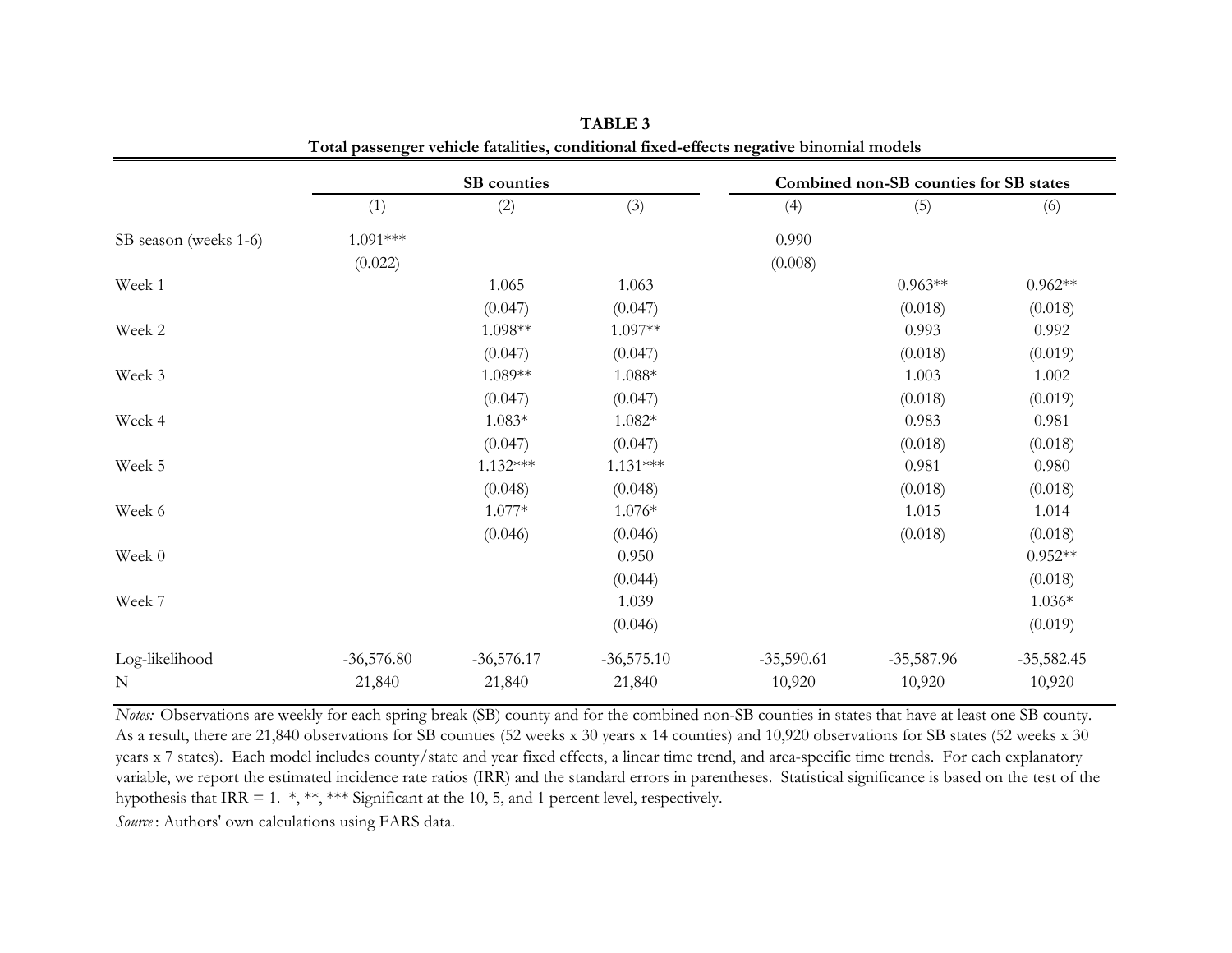| TABLE 4                                                                                            |
|----------------------------------------------------------------------------------------------------|
| Passenger vehicle fatalities by license status, conditional fixed-effects negative binomial models |

|                |              | In-state                                  |                    | Out-of-state                              |
|----------------|--------------|-------------------------------------------|--------------------|-------------------------------------------|
|                | SB counties  | Combined non-SB<br>counties for SB states | <b>SB</b> counties | Combined non-SB<br>counties for SB states |
|                | (1)          | (2)                                       | (3)                | (4)                                       |
| Week 1         | 1.078        | 0.970                                     | 1.080              | $0.933*$                                  |
|                | (0.051)      | (0.019)                                   | (0.092)            | (0.037)                                   |
| Week 2         | 1.053        | 0.987                                     | $1.230***$         | 1.023                                     |
|                | (0.050)      | (0.019)                                   | (0.099)            | (0.039)                                   |
| Week 3         | 1.026        | 0.984                                     | $1.246***$         | 1.082**                                   |
|                | (0.050)      | (0.019)                                   | (0.099)            | (0.040)                                   |
| Week 4         | 1.042        | 0.968                                     | $1.230***$         | $1.071*$                                  |
|                | (0.050)      | (0.019)                                   | (0.097)            | (0.040)                                   |
| Week 5         | $1.102**$    | 0.971                                     | 1.197**            | 1.023                                     |
|                | (0.051)      | (0.019)                                   | (0.095)            | (0.039)                                   |
| Week 6         | 1.056        | 1.003                                     | 1.139              | 1.057                                     |
|                | (0.050)      | (0.019)                                   | (0.093)            | (0.039)                                   |
| Log-likelihood | $-32,624.87$ | $-33,466.51$                              | $-17,567.84$       | $-25,544.91$                              |
| $\mathbf N$    | 21,840       | 10,920                                    | 21,840             | 10,920                                    |

*Source* : Authors' own calculations using FARS data. *Notes:* Observations are weekly for each spring break (SB) county and for the combined non-SB counties in states that have at least one SB county. As a result, there are 21,840 observations for SB counties (52 weeks x 30 years x 14 counties) and 10,920 observations for SB states (52 weeks x 30 years x 7 states). Each model includes county/state and year fixed effects, a linear time trend, and area-specific time trends. For each explanatory variable, we report the incidence rate ratios (IRR) and the standard errors in parentheses. Statistical significance is based on the test of the hypothesis that IRR = 1. \*, \*\*, \*\*\* Significant at the 10, 5, and 1 percent level, respectively.

| Passenger vehicle fatalities by driver's age, conditional fixed-effects negative binomial models |                    |                                           |                    |                                           |  |  |
|--------------------------------------------------------------------------------------------------|--------------------|-------------------------------------------|--------------------|-------------------------------------------|--|--|
|                                                                                                  |                    | Young drivers (age $\leq$ 25)             |                    | No young drivers (age>25)                 |  |  |
|                                                                                                  | <b>SB</b> counties | Combined non-SB<br>counties for SB states | <b>SB</b> counties | Combined non-SB<br>counties for SB states |  |  |
|                                                                                                  | (1)                | (2)                                       | (3)                | (4)                                       |  |  |
| Week 1                                                                                           | 1.061              | $0.943**$                                 | $1.092*$           | 0.977                                     |  |  |
|                                                                                                  | (0.068)            | (0.026)                                   | (0.057)            | (0.021)                                   |  |  |
| Week 2                                                                                           | 1.093              | 0.998                                     | $1.091*$           | 0.994                                     |  |  |
|                                                                                                  | (0.069)            | (0.027)                                   | (0.056)            | (0.021)                                   |  |  |
| Week 3                                                                                           | $1.162**$          | 0.997                                     | 1.015              | 1.009                                     |  |  |
|                                                                                                  | (0.071)            | (0.027)                                   | (0.054)            | (0.021)                                   |  |  |
| Week 4                                                                                           | $1.113*$           | 1.008                                     | 1.049              | 0.969                                     |  |  |
|                                                                                                  | (0.069)            | (0.027)                                   | (0.055)            | (0.021)                                   |  |  |
| Week 5                                                                                           | $1.204***$         | 1.019                                     | 1.062              | $0.956**$                                 |  |  |
|                                                                                                  | (0.072)            | (0.027)                                   | (0.055)            | (0.021)                                   |  |  |
| Week 6                                                                                           | $1.184***$         | 1.023                                     | 0.996              | 1.010                                     |  |  |
|                                                                                                  | (0.071)            | (0.027)                                   | (0.053)            | (0.021)                                   |  |  |
| Log-likelihood                                                                                   | $-24,847.53$       | $-29,254.77$                              | $-29,235.83$       | $-31,865.03$                              |  |  |
| N                                                                                                | 21,840             | 10,920                                    | 21,840             | 10,920                                    |  |  |

**TABLE 5**

*Source* : Authors' own calculations using FARS data. *Notes:* Observations are weekly for each spring break (SB) county and for the combined non-SB counties in states that have at least one SB county. As a result, there are 21,840 observations for SB counties (52 weeks x 30 years x 14 counties) and 10,920 observations for SB states (52 weeks x 30 years x 7 states). Each model includes county/state and year fixed effects, a linear time trend, and area-specific time trends. For each explanatory variable, we report the estimated incidence rate ratios (IRR) and the standard errors in parentheses. Statistical significance is based on the test of the hypothesis that IRR = 1. \*, \*\*, \*\*\* Significant at the 10, 5, and 1 percent level, respectively.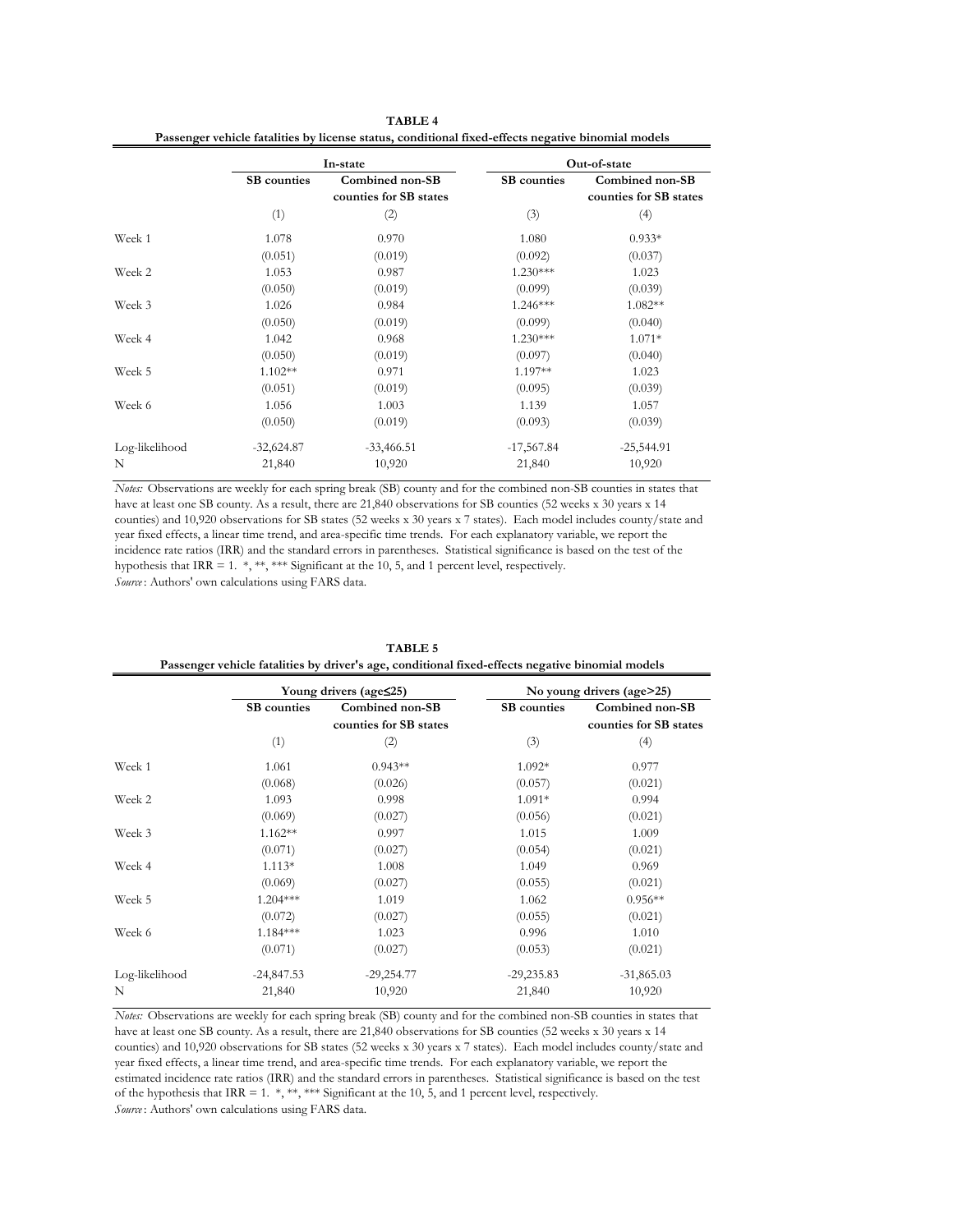**TABLE 6 Passenger vehicle fatalities by driver's BAC, conditional fixed-effects negative binomial model results**

|                |                    | Non-alcohol-impaired (BAC<0.08)           |                    | Alcohol-impaired $(BAC \geq 0.08)$        |
|----------------|--------------------|-------------------------------------------|--------------------|-------------------------------------------|
|                | <b>SB</b> counties | Combined non-SB<br>counties for SB states | <b>SB</b> counties | Combined non-SB<br>counties for SB states |
|                | (1)                | (2)                                       | (3)                | (4)                                       |
| Week 1         | $1.105**$          | $0.944***$                                | 0.975              | 1.001                                     |
|                | (0.055)            | (0.020)                                   | (0.066)            | (0.027)                                   |
| Week 2         | 1.061              | 1.010                                     | $1.135**$          | 0.970                                     |
|                | (0.053)            | (0.020)                                   | (0.072)            | (0.027)                                   |
| Week 3         | $1.091*$           | 1.009                                     | 1.048              | 0.999                                     |
|                | (0.054)            | (0.020)                                   | (0.068)            | (0.027)                                   |
| Week 4         | 1.079              | 0.987                                     | 1.051              | 0.987                                     |
|                | (0.053)            | (0.020)                                   | (0.069)            | (0.027)                                   |
| Week 5         | $1.103**$          | 0.978                                     | $1.130*$           | 0.988                                     |
|                | (0.054)            | (0.020)                                   | (0.071)            | (0.027)                                   |
| Week 6         | 1.070              | 1.017                                     | 1.042              | 1.017                                     |
|                | (0.053)            | (0.020)                                   | (0.068)            | (0.027)                                   |
| Log-likelihood | $-30,204.04$       | $-31,721.28$                              | $-23,153.61$       | $-28,448.21$                              |
| N              | 21,840             | 10,920                                    | 21,840             | 10,920                                    |

*Source* : Authors' own calculations using FARS data. *Notes:* Observations are weekly for each spring break (SB) county and for the combined non-SB counties in states that have at least one SB county. As a result, there are 21,840 observations for SB counties (52 weeks x 30 years x 14 counties) and 10,920 observations for SB states (52 weeks x 30 years x 7 states). BAC is the blood alcohol content of the driver. Each model includes county/state and year fixed effects, a linear time trend, and area-specific time trends. For each explanatory variable, we report the estimated incidence rate ratios (IRR) and the standard errors in parentheses. Statistical significance is based on the test of the hypothesis that IRR = 1. \*, \*\*, \*\*\* Significant at the 10, 5, and 1 percent level, respectively.

| Faisification test using holiday periods, conditional fixed-effects negative binomial model results |                    |                                           |                    |                                           |  |
|-----------------------------------------------------------------------------------------------------|--------------------|-------------------------------------------|--------------------|-------------------------------------------|--|
|                                                                                                     | <b>SB</b> counties | Combined non-SB<br>counties for SB states | <b>SB</b> counties | Combined non-SB<br>counties for SB states |  |
|                                                                                                     | (1)                | (2)                                       | (3)                | (4)                                       |  |
| Independence Day period                                                                             | $1.089**$          | $1.094***$                                | $1.101**$          | $1.093***$                                |  |
|                                                                                                     | (0.046)            | (0.019)                                   | (0.047)            | (0.019)                                   |  |
| Labor Day period                                                                                    | 1.032              | $1.032**$                                 | 1.036              | $1.032**$                                 |  |
|                                                                                                     | (0.032)            | (0.013)                                   | (0.033)            | (0.013)                                   |  |
| Christmas Day period                                                                                | 1.011              | 0.972                                     | 1.003              | 0.973                                     |  |
|                                                                                                     | (0.045)            | (0.018)                                   | (0.045)            | (0.018)                                   |  |
| New Year's Day period                                                                               | 0.955              | 0.976                                     | 0.985              | 0.974                                     |  |
|                                                                                                     | (0.114)            | (0.048)                                   | (0.117)            | (0.048)                                   |  |
| SB season (weeks 1-6)                                                                               |                    |                                           | $1.094***$         | 0.993                                     |  |
|                                                                                                     |                    |                                           | (0.022)            | (0.008)                                   |  |
| Log-likelihood                                                                                      | $-36,583.69$       | $-35,573.71$                              | $-36,573.76$       | $-35,573.38$                              |  |
| N                                                                                                   | 21,840             | 10,920                                    | 21,840             | 10,920                                    |  |

**TABLE 7**<br>Aditional fixed-effe **Falsification test using holiday periods, conditional fixed-effects negative binomial model results**

*Notes:* Holiday periods correspond to the week that contains each holiday. Observations are weekly for each spring break (SB) county and for the combined non-SB counties in states that have at least one SB county. As a result, there are 21,840 observations for SB counties (52 weeks x 30 years x 14 counties) and 10,920 observations for SB states (52 weeks x 30 years x 7 states). Each model includes county/state and year fixed effects, a linear time trend, and area-specific time trends. For each explanatory variable, we report the estimated incidence rate ratios (IRR) and the standard errors in parentheses. Statistical significance is based on the test of the hypothesis that IRR = 1. \*, \*\*, \*\*\* Significant at the 10, 5, and 1 percent level, respectively.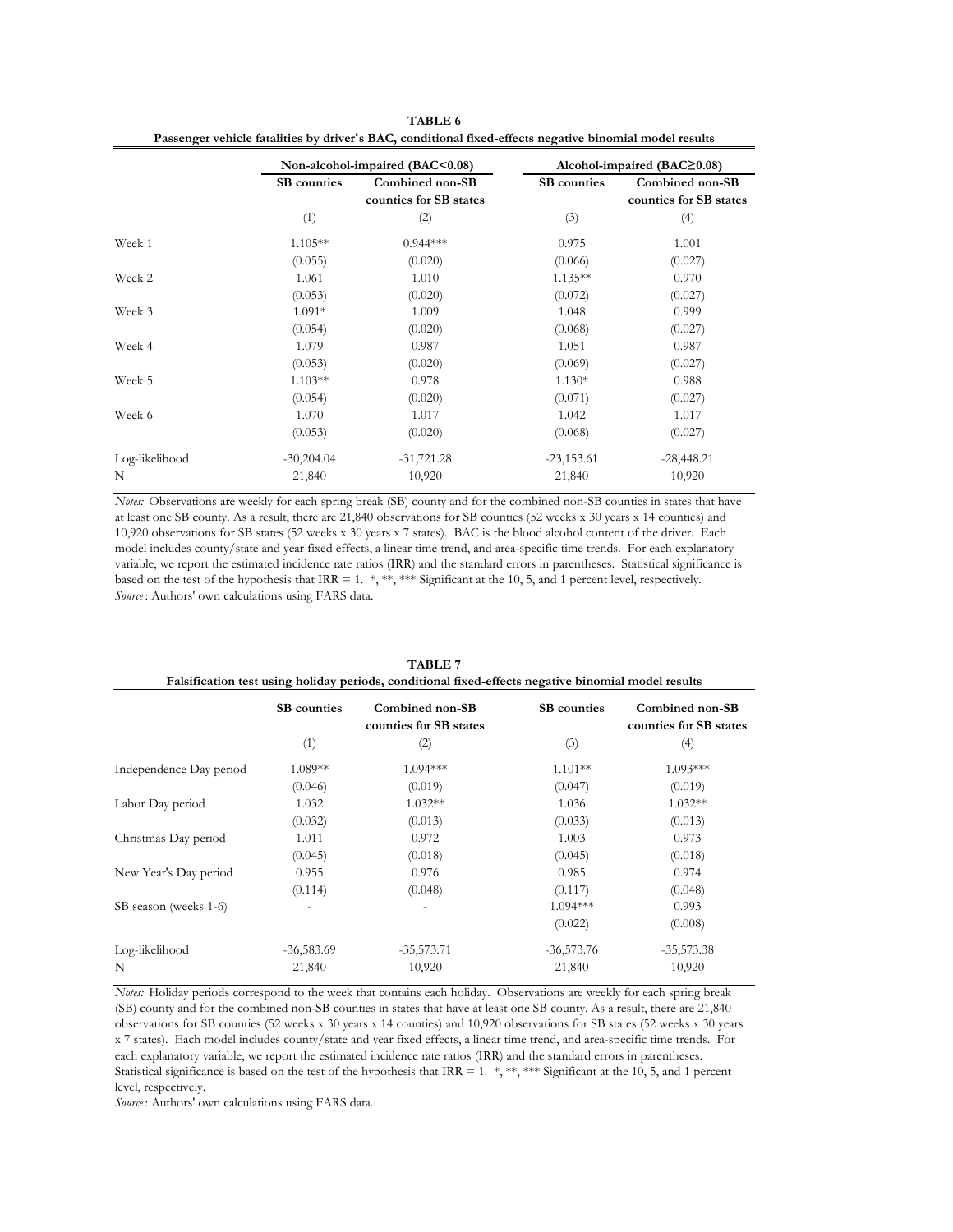| Adjusted differences in total passenger vehicle fatalities, linear fixed-effects regression models |            |           |           |  |
|----------------------------------------------------------------------------------------------------|------------|-----------|-----------|--|
|                                                                                                    | (1)        | (2)       | (3)       |  |
| SB season (weeks 1-6)                                                                              | $0.015***$ |           |           |  |
|                                                                                                    | (0.005)    |           |           |  |
| Week 1                                                                                             |            | $0.030**$ | $0.030**$ |  |
|                                                                                                    |            | (0.011)   | (0.012)   |  |
| Week 2                                                                                             |            | $0.017**$ | $0.018**$ |  |
|                                                                                                    |            | (0.008)   | (0.008)   |  |
| Week 3                                                                                             |            | $0.011**$ | $0.011**$ |  |
|                                                                                                    |            | (0.004)   | (0.005)   |  |
| Week 4                                                                                             |            | $-0.003$  | $-0.003$  |  |
|                                                                                                    |            | (0.008)   | (0.008)   |  |
| Week 5                                                                                             |            | $0.022**$ | $0.022**$ |  |
|                                                                                                    |            | (0.008)   | (0.009)   |  |
| Week 6                                                                                             |            | 0.014     | 0.014     |  |
|                                                                                                    |            | (0.009)   | (0.010)   |  |
| Week 0                                                                                             |            |           | 0.001     |  |
|                                                                                                    |            |           | (0.007)   |  |
| Week 7                                                                                             |            |           | 0.005     |  |
|                                                                                                    |            |           | (0.008)   |  |
| Mean of the dep. variable                                                                          | $-0.765$   | $-0.765$  | $-0.765$  |  |
| St. Dev. of the dep. variable                                                                      | 0.302      | 0.302     | 0.302     |  |
| Log-likelihood                                                                                     | 8,862.19   | 8,867.19  | 8,867.39  |  |
| N                                                                                                  | 21,824     | 21,824    | 21,824    |  |

*Notes:* Dependent variable is defined as the total fatalities in a given spring break (SB) county minus the total fatalities for the combined non-SB counties in the corresponding state that includes the specific SB county, and these differences are then adjusted by the total fatalities in the entire state (including both the SB and non-SB county figures). Observations are weekly for each spring break (SB) county. As a result, there are a total of 21,840 observations (52 weeks x 30 years x 14 counties). The missing observations are due to zeros in the denominator of the adjusted differences measure, i.e. zero total fatalities in the entire state in a given week. Each model includes county/state and year fixed effects, a linear time trend, and area-specific time trends. \*, \*\*, \*\*\* Significant at the 10, 5, and 1 percent level, respectively.

**TABLE 8**